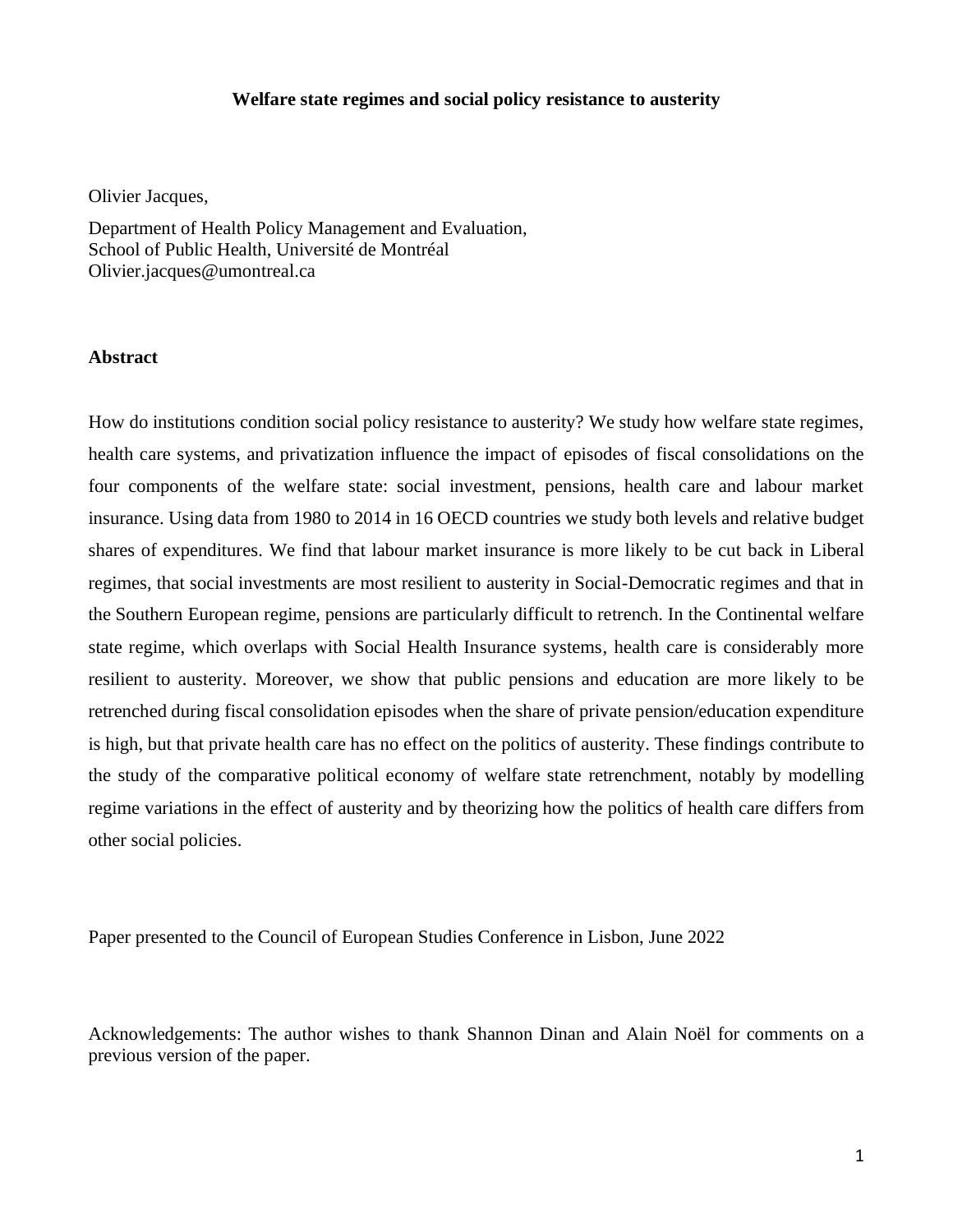The resistance of social policy to austerity differs significantly between countries. Whereas governments had to back down from ambitious pension reforms in France on several occasions, Sweden significantly retrenched its pension system (Bridgen, 2021). Health care has been relatively resilient to austerity in most countries, but radical cutbacks happened in Canada in the 1990s (Jordan, 2009). Similarly, income protection systems for the working age population remained generous in some jurisdictions such as Norway, but suffered from massive cutbacks in others, like in the United States in the 1990s (Pierson, 2001).

Since Pierson's seminal theory developed in *Dismantling the Welfare State?* (1994), the social policy literature has been concerned with the conditions of social policy resistance to austerity. Both Esping-Andersen (1999) and Pierson (2001) described how retrenchment and adjustments to external pressures differ by welfare state regimes. The comparative welfare state literature argues that welfare state regimes follow different trajectories over time since they generate policy feedbacks that constrain policy choices by shaping partisan competition, public opinion and interest groups' preferences (Esping-Andersen, 1990; Esping-Andersen, 1999; Pierson, 2001; Manow et al., 2018; Beramendi et al., 2015). One of the core lessons of the Esping-Andersen's (1990) theory is that countries cluster on policies because they cluster on politics (Shalev, 2007). Indeed, there are distinct patterns of alignment between core electoral groups and political parties in the four worlds of welfare capitalism (Manow et al. 2018).

Because of these distinct pollical alignments, several studies contend that welfare state regimes condition the effect globalization on social expenditures (Swank, 2001; Santos and Simões, 2021; Kim and Zurlo, 2009), whereas others have argued that income protection was more likely to be retrenched in liberal regimes (Pierson 2001; Swank 2001). However, these studies have not analyzed the impact of specific episodes of consolidation. Rather studying the evolution of social policies during a broad era of "permanent austerity" (e.g., Nelson 2007), we contend that austerity is not permanent since public finances are characterized by episodes of expansion and of consolidation. In this paper, we focus on episodes of fiscal consolidations, as they force governments to roll back popular programs, reveal their priorities and to make difficult arbitration between budget categories (Starke, 2007).

This paper asks how do institutions condition the resistance to austerity of the four main components of the welfare state: social investment, pensions, health care and labour market insurance? While most previous studies of retrenchment focus on income protection (Starke, 2007) or contrasted social investment and social consumption (Breunig and Busemeyer, 2012; Jacques, 2021), we compare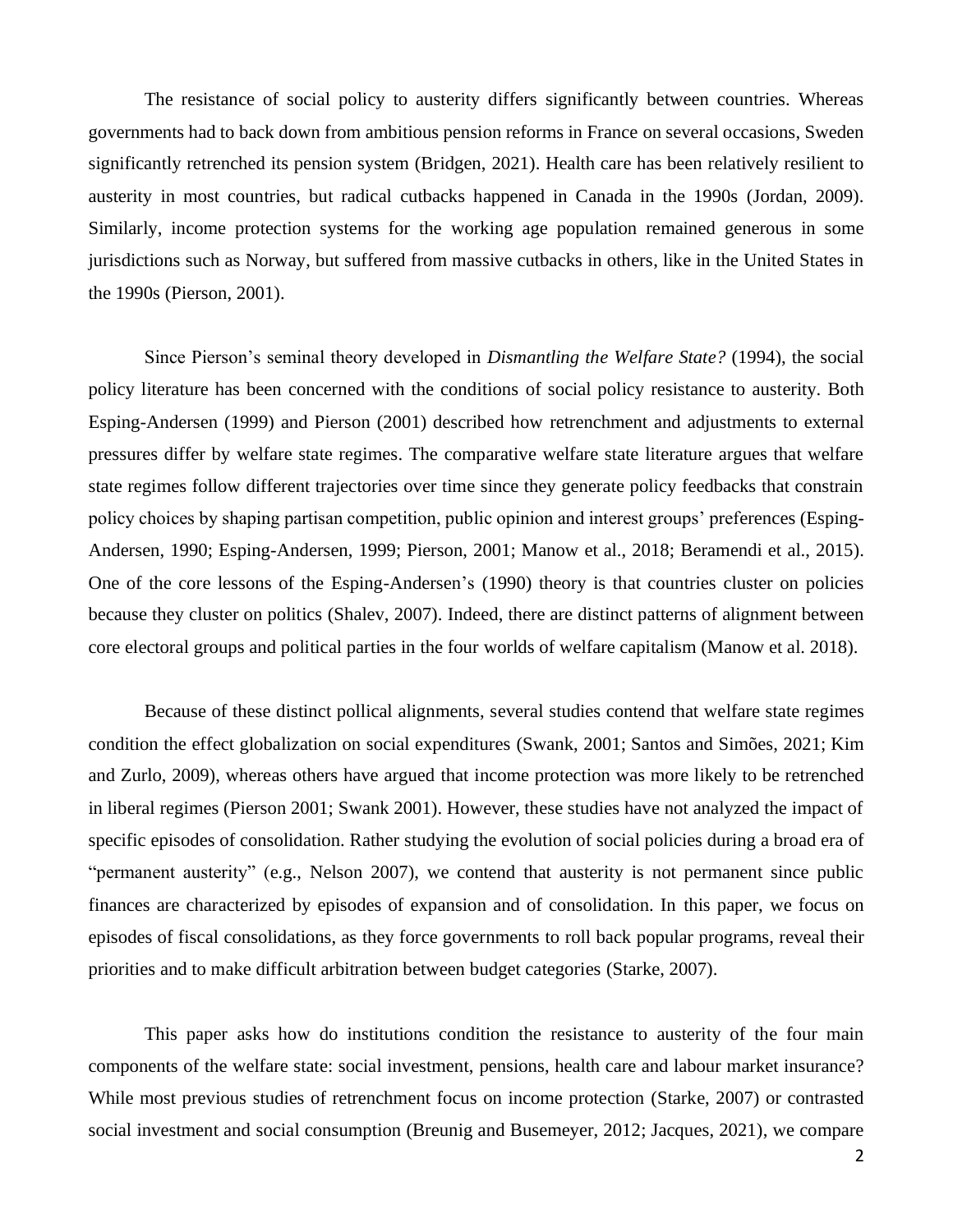the resistance to austerity of all the main components of the welfare state, including health care. This allows us to contribute to comparative welfare state research by identifying which categories of social policy are more or less firmly entrenched in each of the four main welfare state regimes. We limit our study to social policies rather than study other areas of public spending such as government total consumption, investment or gross fixed capital formation (Bamba et al., 2020; Alesina et al., 2019).

We argue that welfare state regimes, health care systems and social policy privatization condition the politics of austerity, as the feedback effects of existing institutions influence the paths that governments can take when implementing austerity. Relying on time series cross sectional data from 1980 to 2014 in 16 OECD countries, we use seemingly unrelated regressions to analyze how austerity influences the relative proportion of spending allocated to each of the four categories of expenditures in different welfare state regime. Using conventional linear regressions, we also model the impact of austerity on levels of spending, conditional on welfare state regimes, health system types and social policy privatization. To our knowledge, we are the first to study the effect of episodes of austerity on both levels and shares of four categories of social policies, conditional on institutional characteristics.

In Liberal welfare regimes, labour market insurance is considerably more means tested than in other regimes and is also more means tested than health care, pensions or social investment (OECD, 2014). As such, public support for labour market insurance is lower in the Liberal regime it is more likely to be cut back during episodes of austerity than other social policies (Pierson 2001; Swank 2001). Social investments in education, childcare and active labor market policies are most resilient to austerity in the social-democratic Nordic regime. We suggest that social investment has been entrenched for a longer period in the Nordic regime, which shapes citizen's expectations (Bonoli 2013). Moreover, the Scandinavian countries have a larger share of service sector workers, of female labour force participation and of socio-cultural professionals, constituencies that are particularly in favor of social investment and that are crucial to any governing coalition (Beramendi et al., 2015). In the Southern European regime, pensions are particularly difficult to retrench during austerity, as they reflect the interest of core labour market insiders that governments wish to please (Lynch, 2006).

The conservative Continental welfare state regime is the only regime overlapping with social health insurance (SHI) systems which are characterized by contributory funding and the delivery of care by social partners. We find that health care is considerably more resilient to austerity in SHI systems (and in Continental regimes) in part because governments have more incentives to raise contributions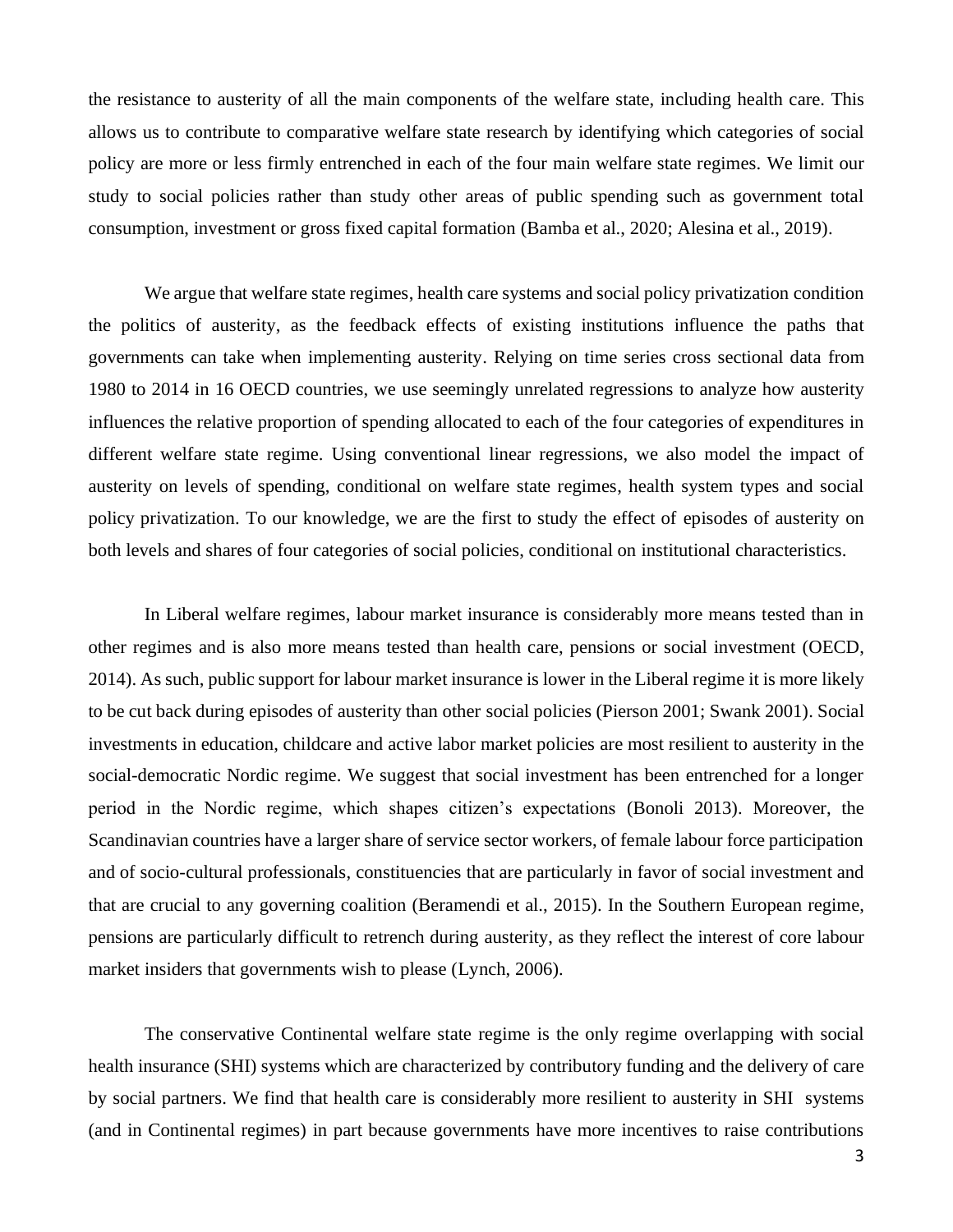than to cut spending (Manow, 2010; Truchlewski, 2020). Governments can more easily impose spending cuts to the health care sector in tax-funded National Health services.

Finally, we study if the divergent degree of social policy resistance in different welfare state regimes may be explained by social policy privatization. We are the first to test if privatization of social policy reduces its resistance to austerity. While our results are not clear cut, we find that public pensions and education are more likely to be cut back during austerity episodes when the share of private pension/education expenditure is high. In contrast, the privatization of the health care sector doesn't influence the resistance of public health care spending to austerity.

The theory section starts by presenting our main argument about how welfare state regimes, health care systems and privatization influences social policy resistance to austerity. We back our theoretical claims with public opinion data, showing that the public is more supportive of pensions in Southern Europe, of education in Nordic countries and less supportive of unemployment insurance in Liberal regimes. The third section presents the data and the modelling choices, which compares levels and relative shares of expenditures. The fourth section presents the results, while the last section discusses the relevance of our findings for the comparative political economy of the welfare state.

## **The politics of austerity in four policy areas and welfare regimes.**

Welfare regimes differ in their degree of universalism, means testing and privatization of social expenditures. Korpi and Palme (1998) contend that universal social policies are associated with more redistributive outcomes than means-tested policies because citizens are more willing to sustain redistribution with their taxes when they also see themselves as beneficiaries of the welfare state, as with universal social policies. The literature has shown that universal social policies are more popular than means tested ones, as they are more likely to be perceived as fair and just, whereas means tested policies fuel debates about the deservingness of welfare state beneficiaries and create a polarization between the beneficiaries and taxpayers (Brady and Bostic, 2015) (but see Laenen and Gugushvili (2021). However, the resistance to austerity of universal relative to means-tested policies has not been thoroughly demonstrated. Analyzing a period of ten years without modelling the effect of specific periods of austerity, Nelson (2007) finds that both universal and means-tested welfare state entitlements suffered from cutbacks, while social insurance was slightly more resistant to cuts. Starke (2007) argues that while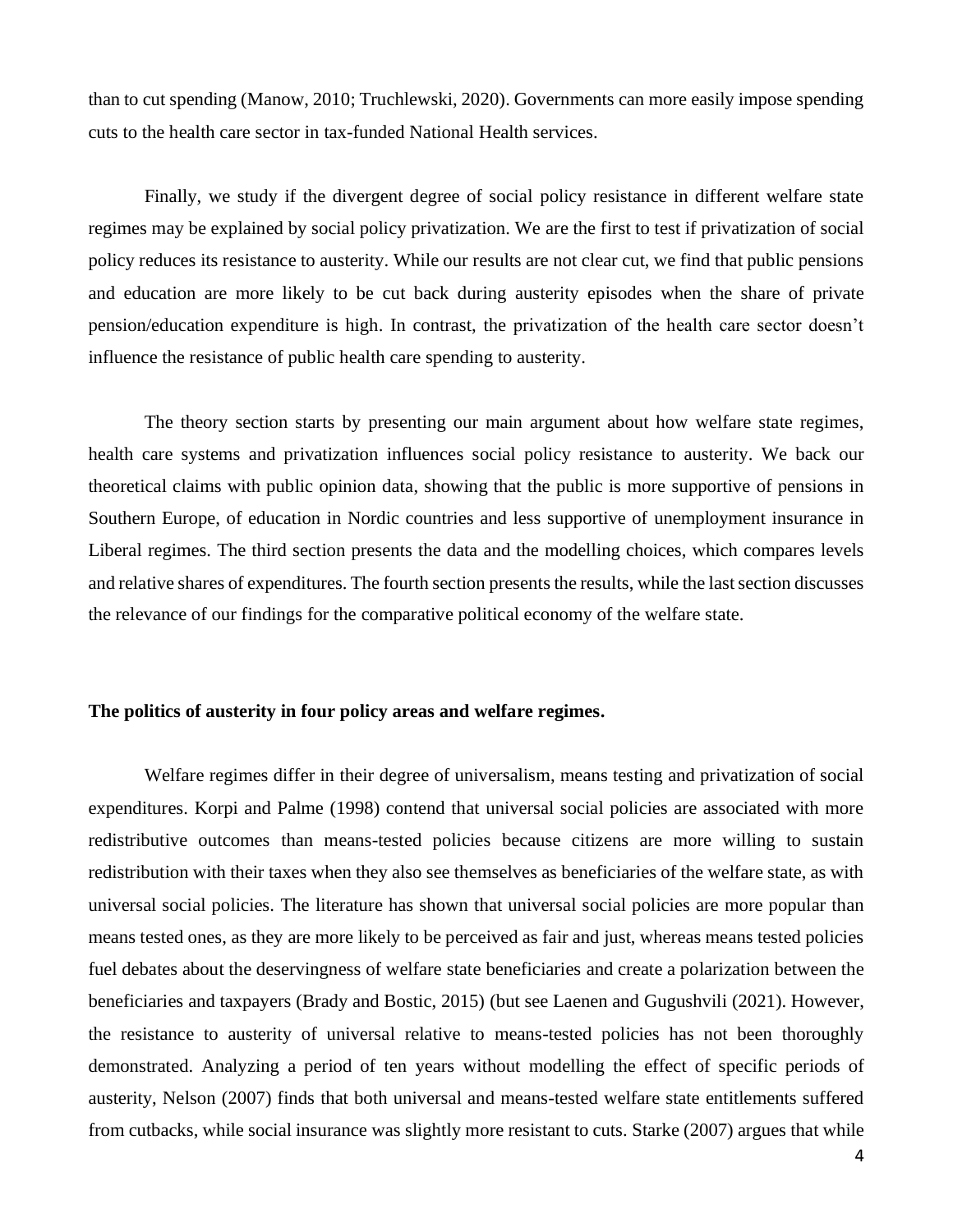universal welfare states were more resilient to austerity than residual welfare states, universal programs are not necessarily less likely to be retrenched than means tested ones in the same country, since right wing parties may prefer a targeted and less costly welfare state.

Both Esping-Andersen (1990) and Paul Pierson (2001) posited that income protection for the working age population, which we label labour market insurance, is more likely to be retrenched in Liberal regimes, because it means tested. Citizens do not equally face the risk of unemployment, the main labour market risks; it is strongly correlated with income and education and therefore, support for labour market tends to be more polarized by risk exposure (Rehm, 2016). As it is particularly redistributive, there are large differences in preferences between the left and the right regarding the coverage of labour market risks (Jensen 2014). This polarization regarding labour market insurance is particularly acute when it is means tested and available only to poorer segments of the population while being paid for by higher income individuals.

On average from 2000 to 2011, 27% of working age cash transfers are means tested in the five Liberal welfare states for which data is available (Australia, Canada, Ireland, UK and the USA), against 3.5% in the social democratic regime, 6.6% in the Continental regime and 5.7% in the Southern European regime (OECD 2014). In comparison, pensions are considerably less means tested in the Liberal regime (only 5,3% in the UK and 11.7% in the United States). Moreover, health care is provided via universal National Health Services in all Liberal countries, except in the USA. As such, retrenchment is less likely to happen for pensions and health care in the liberal regime than for labour market insurance (Pierson 2001).

Previous studies support this expectation. Swank (2001) finds that public debt is associated with lower social expenditures in general and cash benefits in particular in countries with Liberal welfare institutions but not in other welfare regimes, but the period under study remains short (1980-1995) and public debt remains an indirect measure of austerity. Similarly, Kiess et al. (2017) find that cash benefits were more likely to be cut in the United Kingdom and the United States than in Sweden after the 2008 crisis. Korpi and Palme (2003) argue that the largest decline in replacement rates of sickness benefits, work accidents and unemployment insurance happened in the Liberal regime. Both Swank (2002) and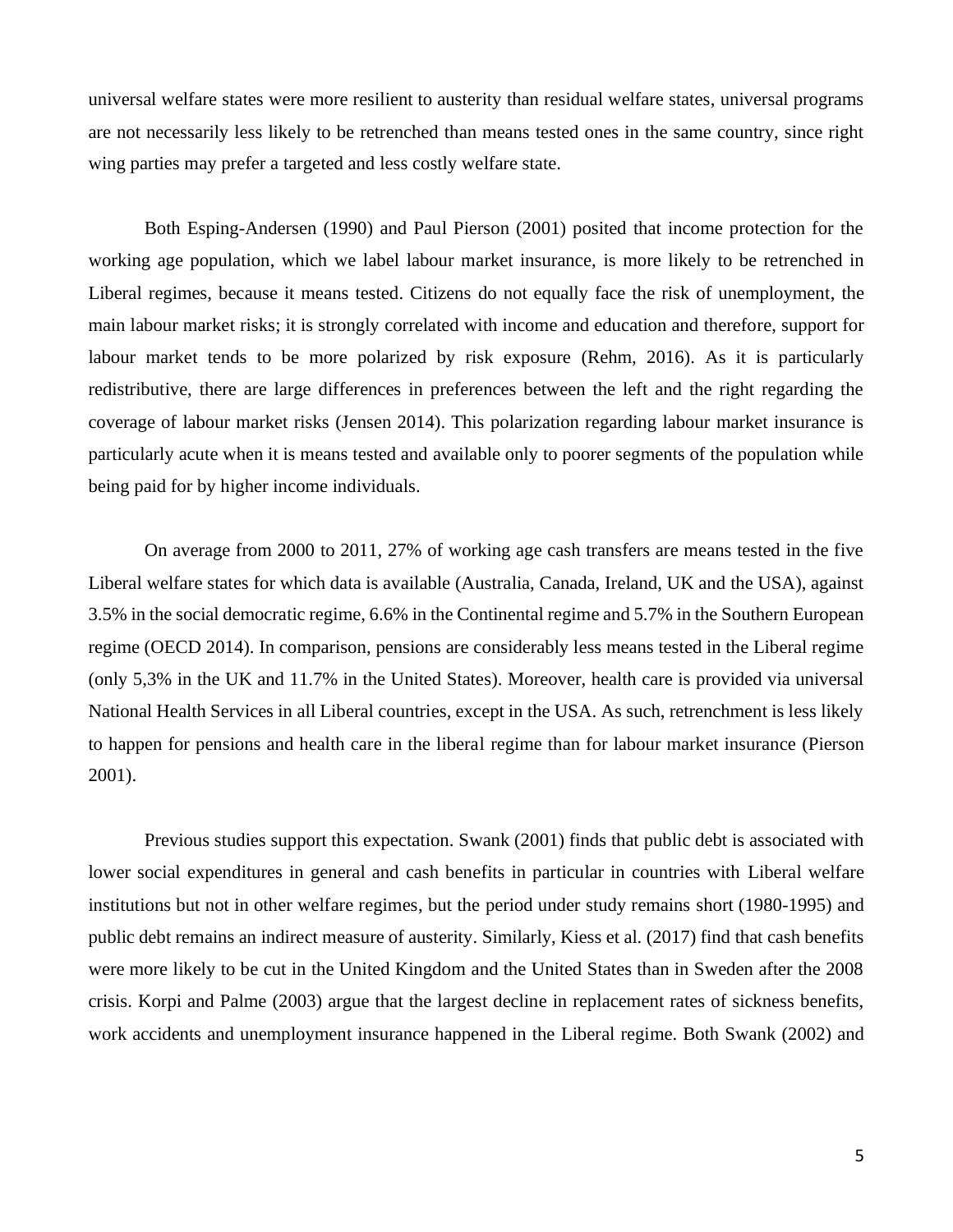Santos and Simões (2021) find that globalization leads to lower social expenditures in Liberal regimes, but not necessarily in other regimes<sup>1</sup>. Hence, we propose the following hypothesis:

*Hypothesis 1. Labour market insurance is less resilient to fiscal consolidations in Liberal welfare state regimes than in other welfare states.* 

Generally, when social policies are targeted on the poor, the middle and upper classes rely on private social insurance (Jacques and Noël, 2018). Hence, the degree of privatization of social spending is a crucial variable to consider in analyzing how welfare states influence the politics of austerity. Social policy markets reshape the relationship between citizens and the state by reducing the incentives of low risk, high-income groups to stay in the public insurance market, leaving low quality risks for the public insurance (Gingrich, 2021). When private insurance is prevalent, fewer people rely on state benefits and the interest of the middle class are decoupled from those of the working class, thereby reducing the size of the pro-welfare constituency (Pierson, 1996; Korpi and Palme, 1998). Several studies have established that private social expenditures influence public opinion. Lindh (2015) finds that support for market provision of social services is higher in countries with more private social spending. Private pensions, education or health care reduce support for the public system, particularly among the upper classes (Busemeyer, 2014; Busemeyer and Iversen, 2020; Zhu and Lipsmeyer, 2015).

Fewer studies have analyzed the effect of social policy privatization on government policy choices. Horn and Kohl (2022) find that when the level of private pension or health expenditures is high, market-oriented political parties are more likely to cut public pensions or public health expenditures. In contrast, Gelepithis (2019) argues that means tested and private pensions put political pressures for a universalistic policy expansion, especially among non-left parties. Hence, one of the contributions of the current study is to analyze how private social expenditures condition the effect of austerity on social policy choices.

*Hypothesis 2. Public social expenditures in one area are less resistant to austerity when the share of private social expenditures in this same policy area is high.*

<sup>&</sup>lt;sup>1</sup> It is worth noting that globalization and austerity are different: while austerity has only negative effects on welfare state spending, globalization may actually increase welfare spending, since government may compensate workers displaced by international trade by expanding social protection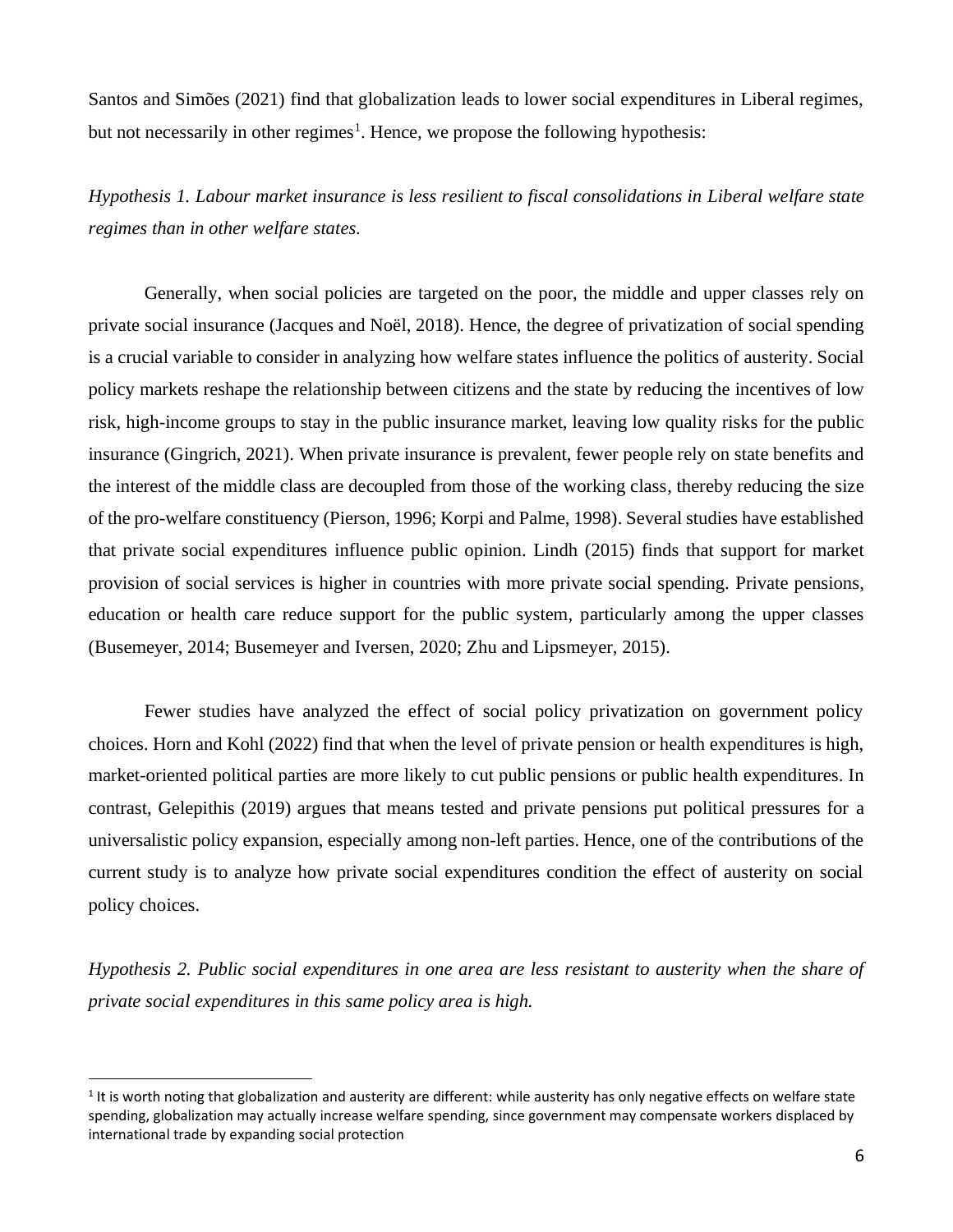What distinguishes the Nordic regime from the others is not necessarily the lower degree of privatization or means testing (Jacques and Noël, 2018), or the generosity of labour market insurance and pensions, but rather the timing and development of social investment (Beramendi et al. 2015). Social investment relies on active capacitating social policies aiming foster human capital development and empower citizens to earn a living on the labour market (De Deken, 2017; Bonoli, 2013). Education, childcare, and active labour market policies are generally the main social investment policies (Beramendi et al. 2015; De Deken 2017). Nordic welfare states have been the first to implement large scale child care and active labour market policies and sustained the largest levels of social investment spending in OECD countries (Bonoli 2013). This should create stronger feedback effects than in countries where social investments are more recent and residual.

Welfare regimes shape employment structure, while occupational groups have different policy preferences (Beramendi et al., 2015; Oesch, 2015b). In their study of the *Politics of Advanced Capitalism*, Beramendi et al. (2015) argue that each welfare regime has a core constituency of voters that must be included in any plausible winning coalition because of its size, of the nature of the party system and of previous policy legacies. The preferences of this core constituency should be particularly important to policy prioritization during periods of fiscal consolidations. Social investments helped to increase female labour force participation, while Nordic welfare states aimed to smooth the transition to a post-industrial economy by creating jobs in the public service sector (Iversen and Wren, 1998). Women and service sector workers are a large constituency in favor of social investment (Beramendi et al. 2015). In fact, socio-cultural professionals, who are often women working in the public service sector, are particularly numerous in Nordic countries (Oesch, 2015a) and are at the core of most potential electoral coalitions in these countries. They are also the constituency the most in favor of social investments (Beramendi et al. 2015). In brief, because social investment is well entrenched and supported by numerous constituencies in the Nordic regime, we expect that:

# *H3. Social investments are more resilient to fiscal consolidations in Nordic welfare state regimes than in other welfare states.*

Pensions are covering life cycle risks and have direct impacts on large segments of the population, thereby conferring very strong feedback effects in any welfare regime. However, we contend that pensions are in a unique situation in Southern European welfare states. Southern Europe is characterized by particularistic political competition, which fostered clientelistic and targeted policies. In this welfare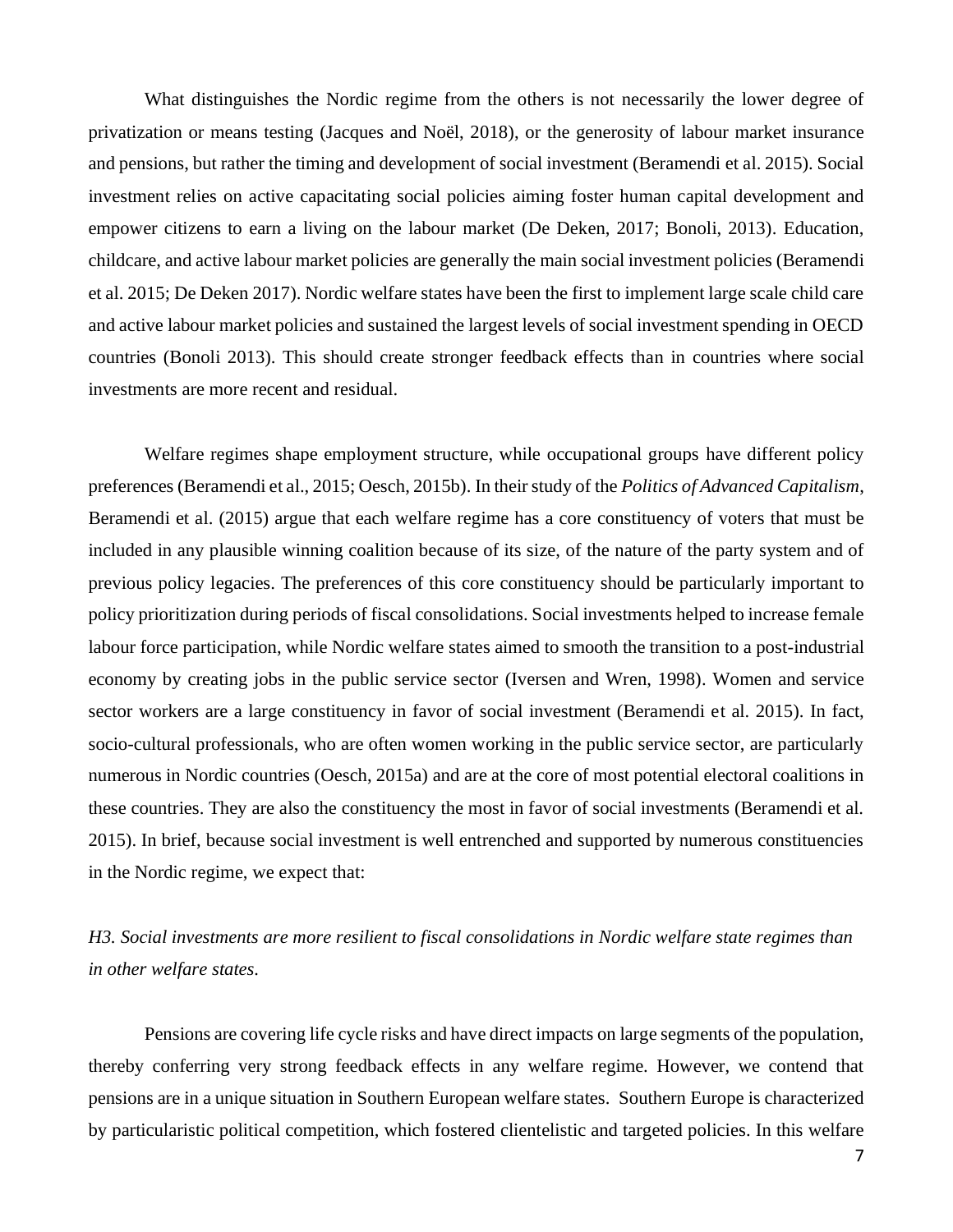regime, politicians have electoral incentives to favour selective groups such as retired former labour market insiders. Italy's myriad pension systems catering for narrow groups are a case in point (Lynch, 2006). They are tailored to the needs of labor market insiders that are crucial to any electoral coalition in the Southern European regime (Beramendi et al. 2015). Southern Europe remains the champion of the coverage of old social risks, like aging, and a laggard in the coverage of new social risks via social investments (Tepe and Vanhuysse 2010). When pension reform happened in southern Europe, it often led to some forms of dualization, as the interest of core workers were protected (Bridgen 2021). We do not contend that pension reform is unlikely in the Southern European regime as several countries have been implementing large cutbacks in future entitlements (Pierson 2001). However, these cuts should only slow the growth of expenditures in the long term, while pension expenditures continue to grow in the short term because of past arrangements. We thus pose the following hypothesis:

*H4. Pensions are more resilient to fiscal consolidations in Southern welfare state regimes than in other welfare states.*

Health care has generally not been incorporated in theories of the welfare (Schwander, 2019). Health care systems are different from the worlds of welfare regime framework, as they are not created by political power constellations (Schwander 2019). Health care is situated in between social investment and social consumption. The shift from passive to active social policy has parallel developments in health policy: instead of simply curing for illnesses, recent health policy focus on preventing illness from occurring (Goijaerts et al., 2022). Health care is also distinguishable by its unique degree of popularity, as it is the most popular welfare state policy (Busemeyer and Garritzmann, 2017). In fact, health is a valence issue supported by both left and right parties (Immergut, 2021).

Health care system types should influence the politics of welfare state reform since it has a strong impact on the capacity to control health care cost growth. We contrast National Health Services (NHS), characterized by state-based regulation and financing, with the Social Health Insurance (SHI) systems giving an central role to social partners in the financing (and sometimes regulation) of health care (Böhm et al., 2013). NHS exist in the Nordic countries, Southern Europe, the United Kingdom, Australia, and Canada, whereas SHI are present in German-speaking countries, France, the Benelux, and Japan (Immergut, 2021). It is worth noting that all the countries included in this study having a SHI system are Continental welfare states.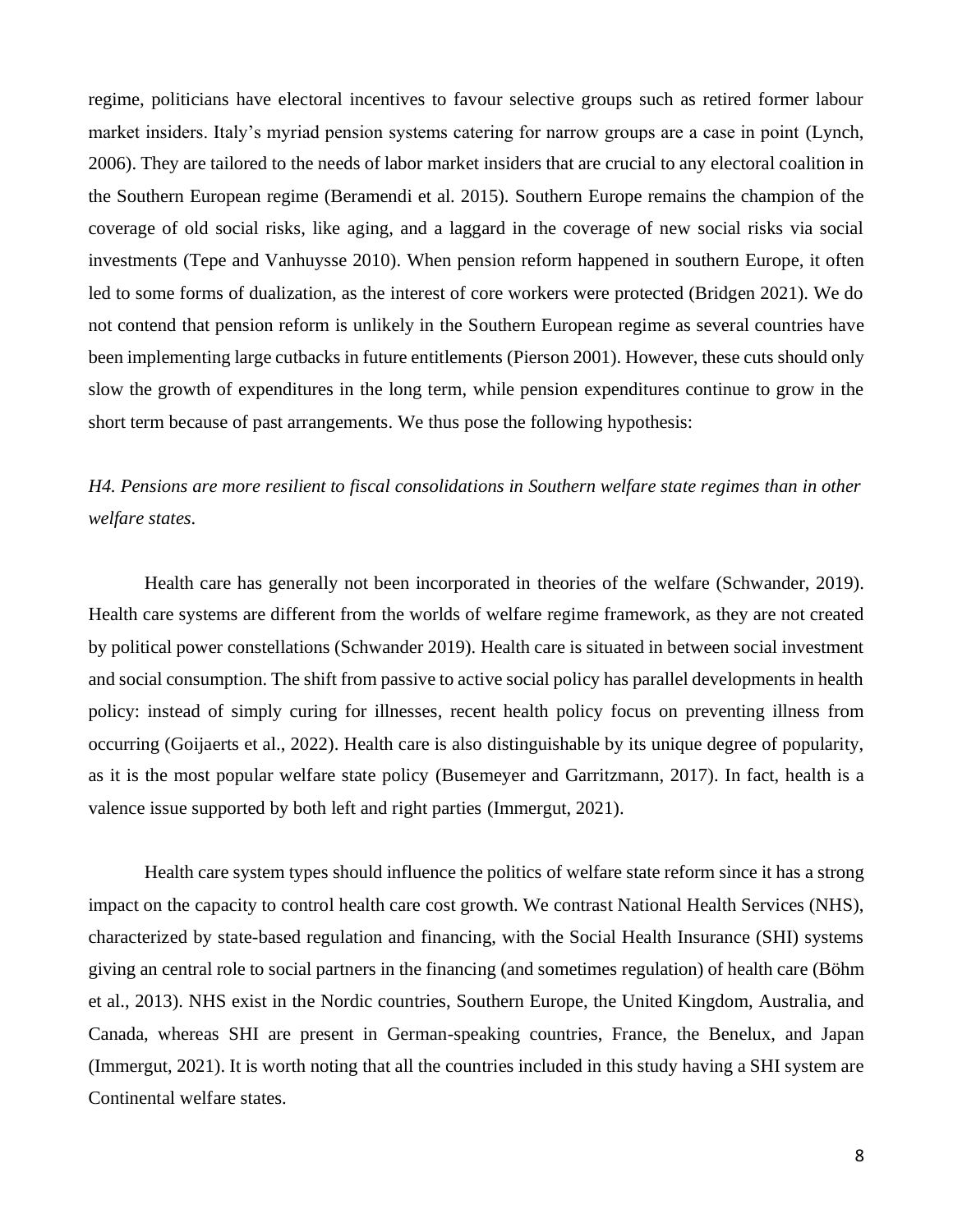SHI are mostly funded by social security (health insurance) contributions, whereas NHS are funded by general taxation. To ensure that contributions match costs, contributions increase, sometimes automatically, to cover the rising expenditures of health care systems (Manow, 2010). Automatic increases allow politicians to deflect the blame for higher contributions and to point towards economic or demographic factors that they cannot control, whereas tax increases inevitably attract blame (Manow, 2010). In SHI, citizens perceive a direct link between contributions and benefits and retrenchment would involve cutbacks to benefits that have already been paid for (Truchlewski, 2020). Moreover, these systems decentralize the management of the health care funds and health care provision to social partners who are often able to block retrenchment (Swank 2002). Reeves et al. (2014) find that reductions of government revenues and episodes of austerity reduce health care expenditures from 1995 to 2011, but SHI systems are less susceptible to revenue fluctuations.

In NHS systems, by contrast, taxes do not increase with the cost of the health care system, which accentuates fiscal pressures on public finances, and incentivizes governments to implement retrenchment measures to contain rising costs. Moreover, in tax-based systems, ministries of Finance exert a strong influence on the budget process and have the necessary leeway to impose cutbacks. In contrast, in systems based on social security contributions, social insurance and health care are more isolated from the formal budget process since they are paid for by social security contributions (Bonoli and Palier, 2000). Finance ministers cannot easily impose cutbacks and it is often a minister with a pro-spending bias that is responsible for the funding of health and social insurance in SHI systems (Manow, 2010). Indeed, previous studies have found that adopting a social health insurance financing rather than tax financing leads to 3-4 percent higher health expenditures per capita on average (Wagstaff, 2009). Thus, we expect that cost control will be easier to achieve in NHS systems and that health care will be less resilient to austerity.

### *Hypothesis 5a. SHI are more resilient to austerity than NHS.*

Since all countries in the Continental welfare state regime have a SHI, we expect that:

*Hypothesis 5b. Health care is more resilient to austerity in Continental welfare regimes.*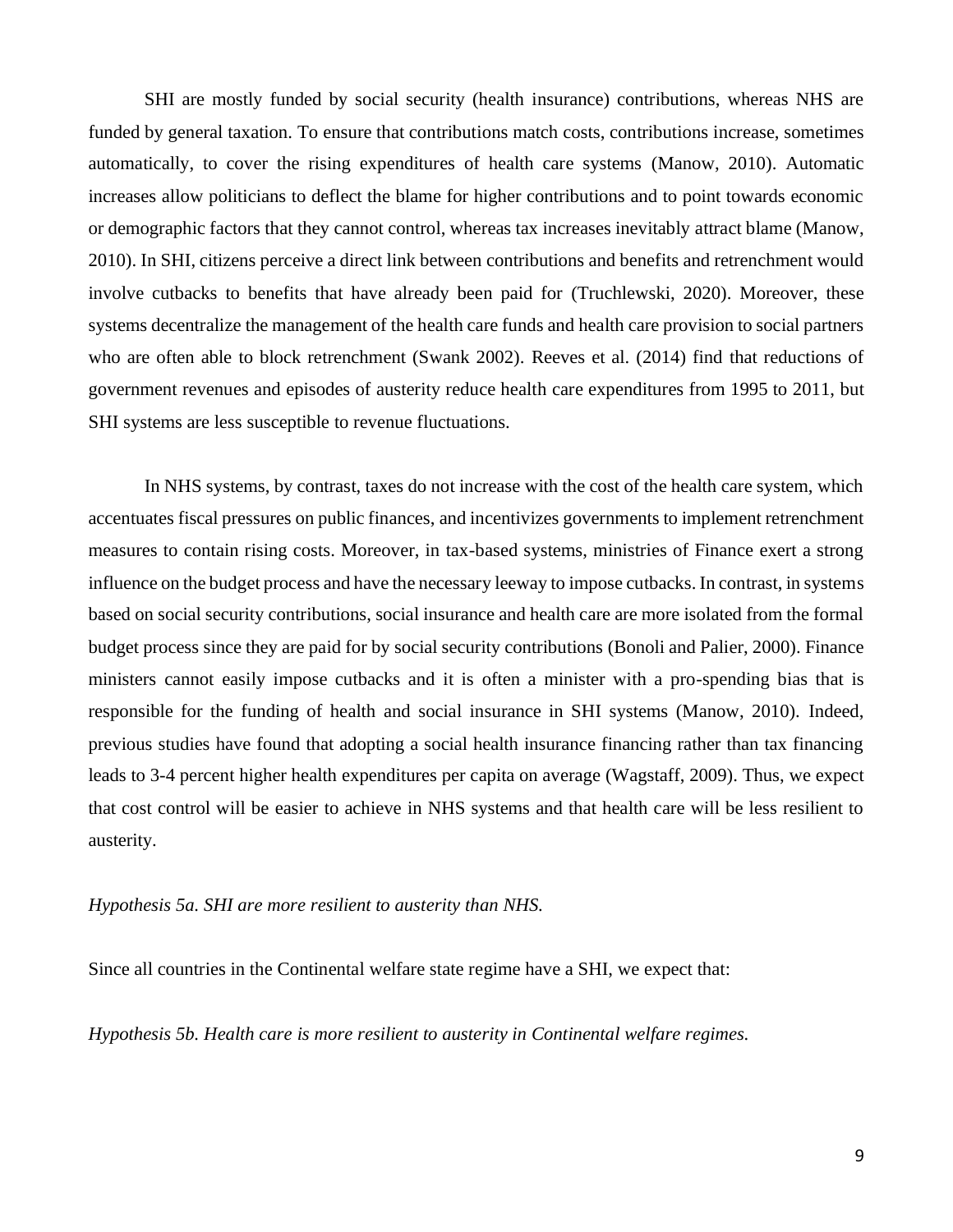#### **Public opinion evidence**

We start the empirical section by showing that the hypotheses presented above are congruent with public opinion dynamics in the four different welfare state regimes. To do so, we use the INVEDUC survey (Busemeyer and Garritzmann, 2017) which asks different questions about education expansion in trade-off situations, in which more education spending involves higher taxes, or cutbacks to pensions or unemployment insurance. These trade-off questions mirror public policy choices in situations of fiscal pressures and force respondents to be realistic, preventing them from wanting something for nothing, for example by preferring more expenditures in all policy fields, without any tax increases. The INVEDUC survey has been conducted in representative samples in two countries in each of the four welfare regimes we study: Spain and Italy in the Southern regime, Denmark and Sweden in the Nordic regime, the UK and Ireland in the Liberal regime and France and Germany in the Continental regime. Figure 1 presents the impact of a country-level categorical variable measuring welfare state regimes on three questions about trade-offs to fund higher public education spending. We use ordered logistic models including individual-level controls, such as income, education, gender, age, place of living and number of children (see the appendix for details on controls and question wording).

The first column uses the Nordic regime as a reference category. It shows that respondents are less likely to accept higher education spending if it means higher taxes in Continental and Southern regimes than in Nordic and Liberal regimes. The second column uses the Southern regime as a reference category to show that respondents are more likely to accept higher education spending even if it means cuts to public pensions in the other regimes, with significant effects for the Liberal and Continental regimes. The third column reveals that respondents are significantly more likely to support increasing education spending by cutting unemployment insurance in the Liberal regime than in other countries. These findings support our expectations that unemployment insurance is the least popular in the Liberal regime, that pensions are the most popular in the Southern regime and that education is most popular in the Nordic regime. Unfortunately, no cross-national surveys exist with regards to health care policy tradeoffs with other welfare state expenditures.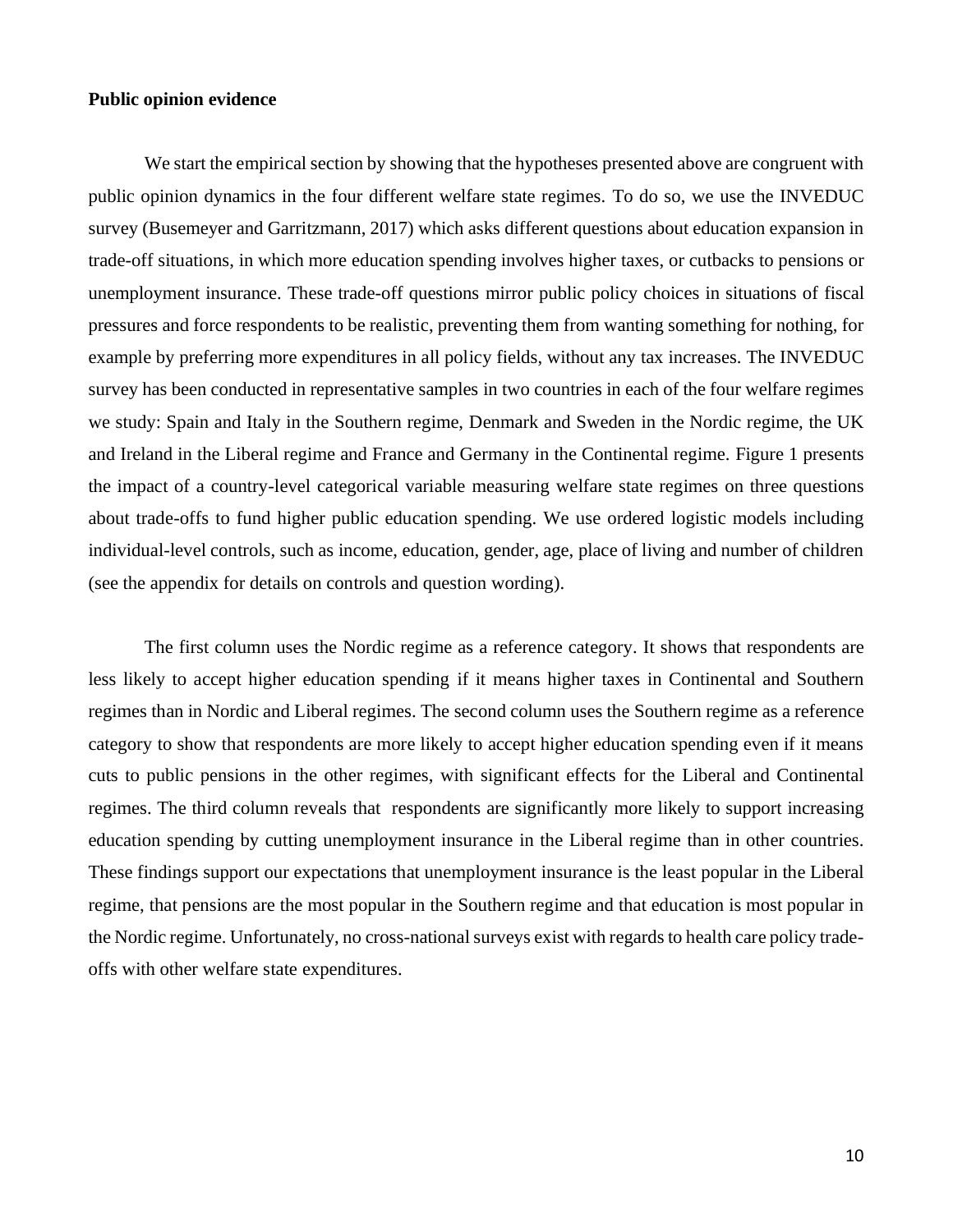**Figure 1. Trade-off questions by welfare regimes, INVEDUC survey, 8 countries, N about 2000, individual level controls included.** 



#### **Data**

We now present our main empirical analysis. As discussed above, we distinguish between four categories of expenditures. We measure them with the OECD Social Expenditures Dataset, except for education, which is calculated in the Comparative Political Dataset (Armingeon et al., 2019). As mentioned above, social investments include public expenditures in education, active labour market policies and child care (measured with family benefits in kind). <sup>2</sup> Pensions and health are a separate category in the OECD social expenditure dataset. Labour market insurance includes unemployment, disability benefits, unemployment insurance, family benefits in cash, survivors' benefits and "other social expenditures" (which includes social assistance). Hence, labour market insurance measures income protection for the working age population, which, along with pension, forms the traditional core social policies in classical welfare state studies. All these expenditures are expressed as a proportion of GDP. We sum these four categories to calculate total welfare spending and model the shares of spending as the

 $2$  We follow Kuitto (2016) and exclude from social investments family benefits in cash or on parental leave schemes that are often included within social investment categorization. In our view, they represent an insurance against income losses due to having a child, which can be considered as a labor market risk.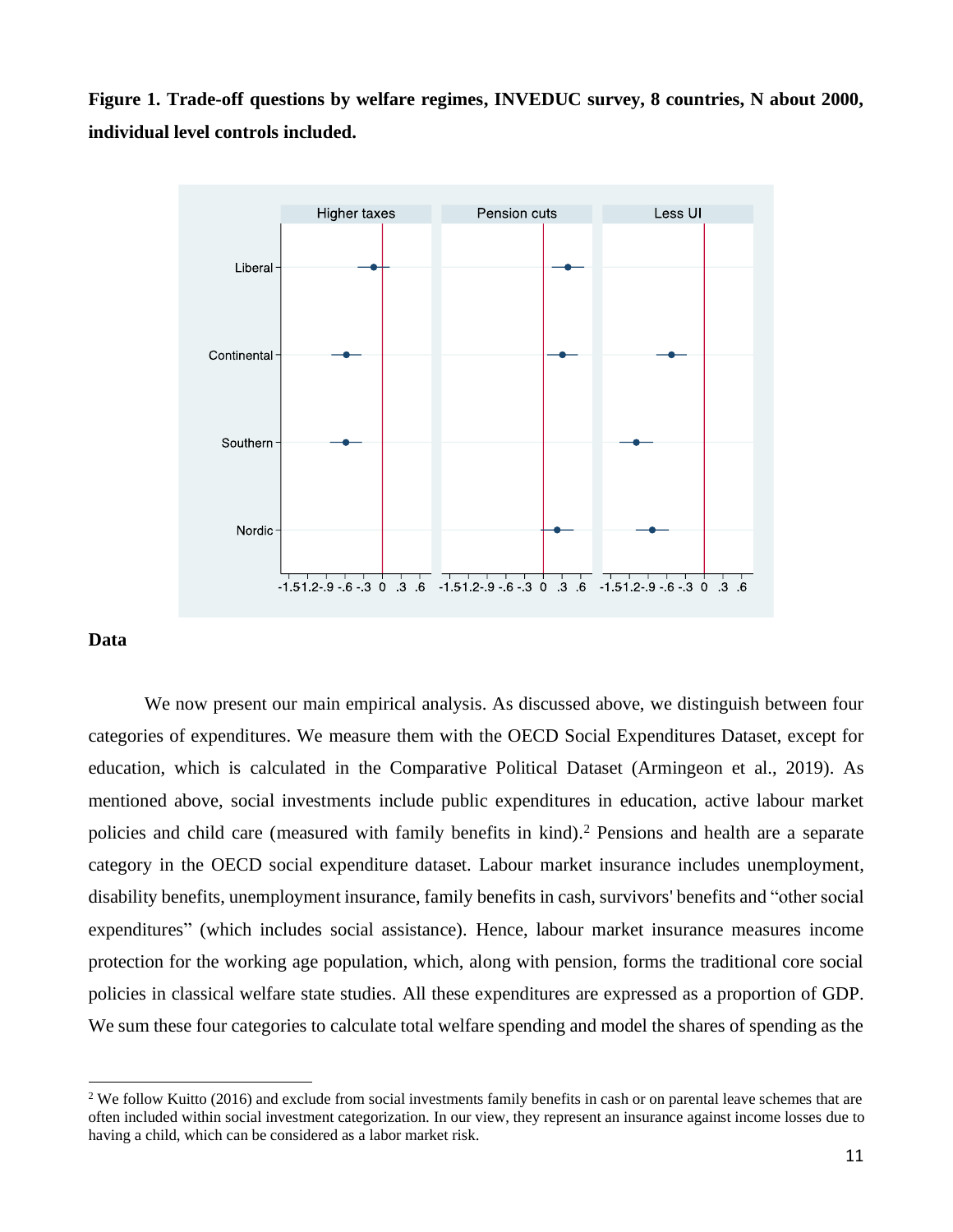relative proportion of each category on the total. We recognize that levels of expenditures expressed as a proportion of GDP may hide important policy changes and therefore present robustness tests using the pension and unemployment generosity index of the Comparative Welfare Entitlements dataset (Scruggs et al., 2017). These cannot, however, by modelled as shares of a total spending. To our knowledge, no index of health care or social investment generosity exists.

We measure both the shares and levels of private social expenditures, based on the OECD Social Expenditure Dataset for health and pensions and on the Comparative Political Dataset for education. Private markets remain marginal for the other types of social expenditures. Unfortunately, we cannot include tax breaks for social purposes in our measure of private social expenditures (Gingrich, 2021), since they are only available from 2000, which would utterly reduce the sample size.

To measure austerity, we use the narrative approach to fiscal consolidation. It consults policy documents such as reports from national fiscal authorities and budget speeches to identify the precise amount of spending cuts implemented to reduce budget deficits, relative to a baseline of no policy change (Alesina et al., 2019). We focus on spending-based consolidations expressed as a percentage of GDP since we are interested in how policies change when government implement cuts, not when it increases taxes. Data from Alesina et al. (2019) is available from 1980 to 2014 in 16 OECD countries. We add Netherlands based on Gupta et al. (Gupta et al., 2017). This measurement strategy is significantly more accurate to identify austerity than using an arbitrary threshold based on changes to the cyclically adjusted primary balance since it can be affect by exogenous factors that are unrelated to the decision to implement consolidations (Guajardo et al., 2014).

As discussed above, we code health care systems with a dummy variable distinguishing between NHS and SHI systems. We measure welfare regimes with dummy variables, which has the advantage of capturing regime-specific institutions that are difficult to measure otherwise. Worlds of welfare regimes result "from the interactive and cumulative number of interdependent causal factors (Pierson 2001, 428)", there are no master independent variables that can be used to measure each regime. We classify four worlds of welfare regimes similarly to what recent research has done (Manow et al., 2018; Beramendi et al., 2015): Australia, Canada, Ireland, the United Kingdom and the United States are classified as Liberal welfare regimes, while Denmark, Finland and Sweden compose the social democratic regime. Austria, Belgium, France, Germany and the Netherlands are the Continental regime, while Italy, Portugal and Spain are the Southern European regime. We believe that politics and policies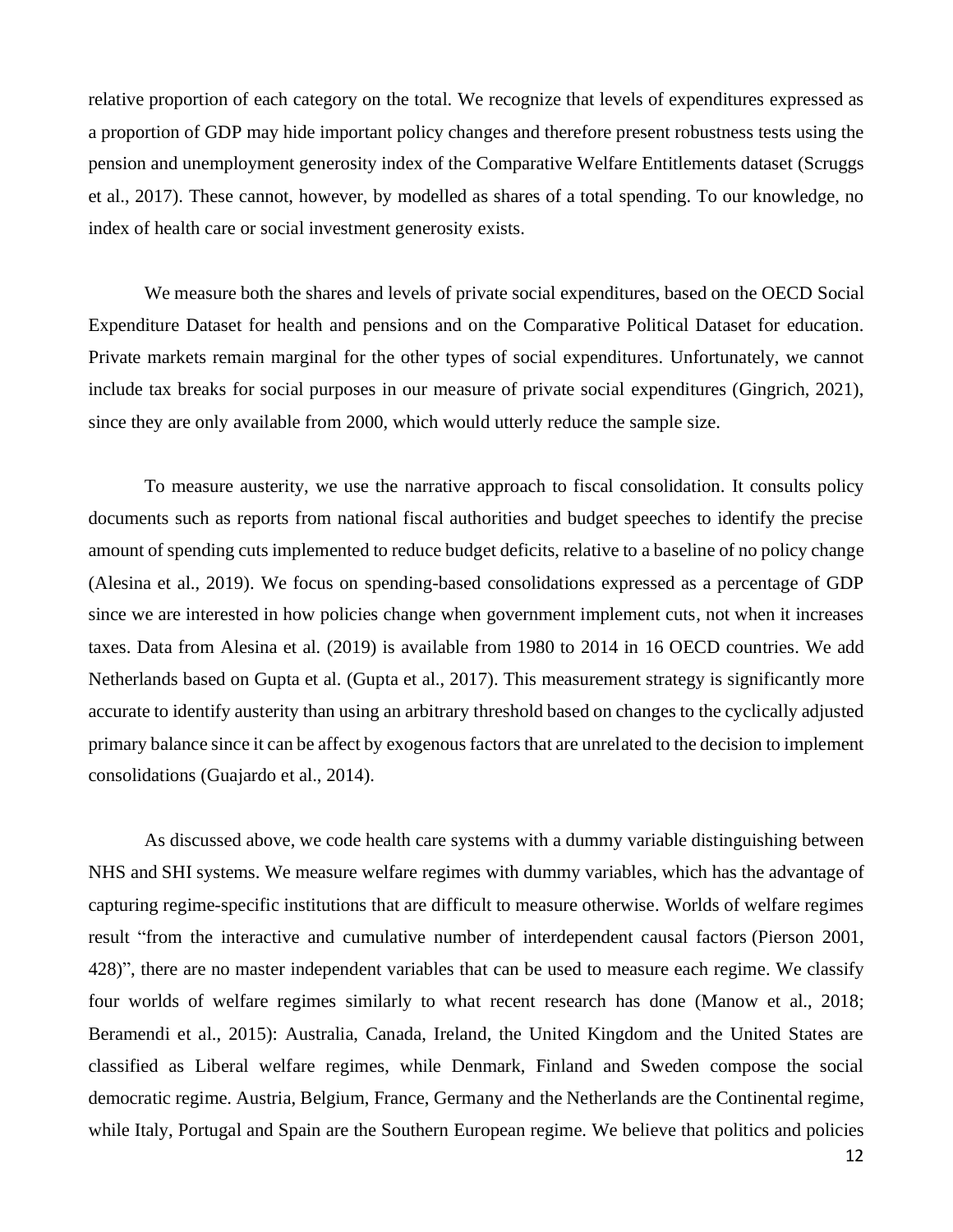in Southern Europe are different enough from the Continental regime to be measured separately (Beramedi at al. 2015; Manow et al. 2018). We must exclude other advanced democracies for which we do not have measures of fiscal consolidation such as Greece, New-Zealand, Norway and Switzerland. Although we have the consolidation measure for Japan, we do not include it in the regime analysis because it is an hybrid between Continental or Liberal regimes, or could be included in an additional East Asian regime.

We include several control variables that could be potential confounders of both austerity and policy choices. We measure government partisanship with a right-left index based on the Comparative Manifesto Project (Seki and Williams, 2014), but use cabinet shares of the left and the right as robustness check presented in the appendix. We also include unemployment, the share of elderly population, GDP growth and an election dummy, which reflect economic and political conditions that should influence the decision to consolidate (Hübscher, 2016; Starke, 2007).

### **Modelling strategy**

We innovate by modelling both levels of expenditures and their shares relative to the total of the four categories. The analysis of shares of spending is useful to model trade-offs between expenditure priorities and to measure the relative importance that policy makers give to each policy. In contrast, analyzing levels of spending allows us to verify if a policy resist to austerity in absolute terms, rather than to analyze if it changes relative to the others. Moreover, we use different modelling strategies to analyze levels and shares, allowing us to ensure the robustness of our results.

We use a compositional dependent variable analysis focusing on the relative change in the proportion of a category relative to the other pieces of the pie. The values of our dependent variables fit between zero and one and their total sum equals to one. Thus, we model an explicit trade-off between budget categories which is very close to the reality of decision makers allocating scarce resources (Philips et al., 2016; Breunig and Busemeyer, 2012; Jacques, 2021). We use seemingly unrelated regressions in all models to consider the negative correlation between individual components that happens naturally when dependent variables are a composition of the total.

We use the *dynsimpie* package in Stata developed by Jung et al. (2020) for compositional dependent variable analysis. *Dynsimpie* does a log transformation of the data to free them of the constraint of summing to zero, making them unbounded and independent, so that conventional linear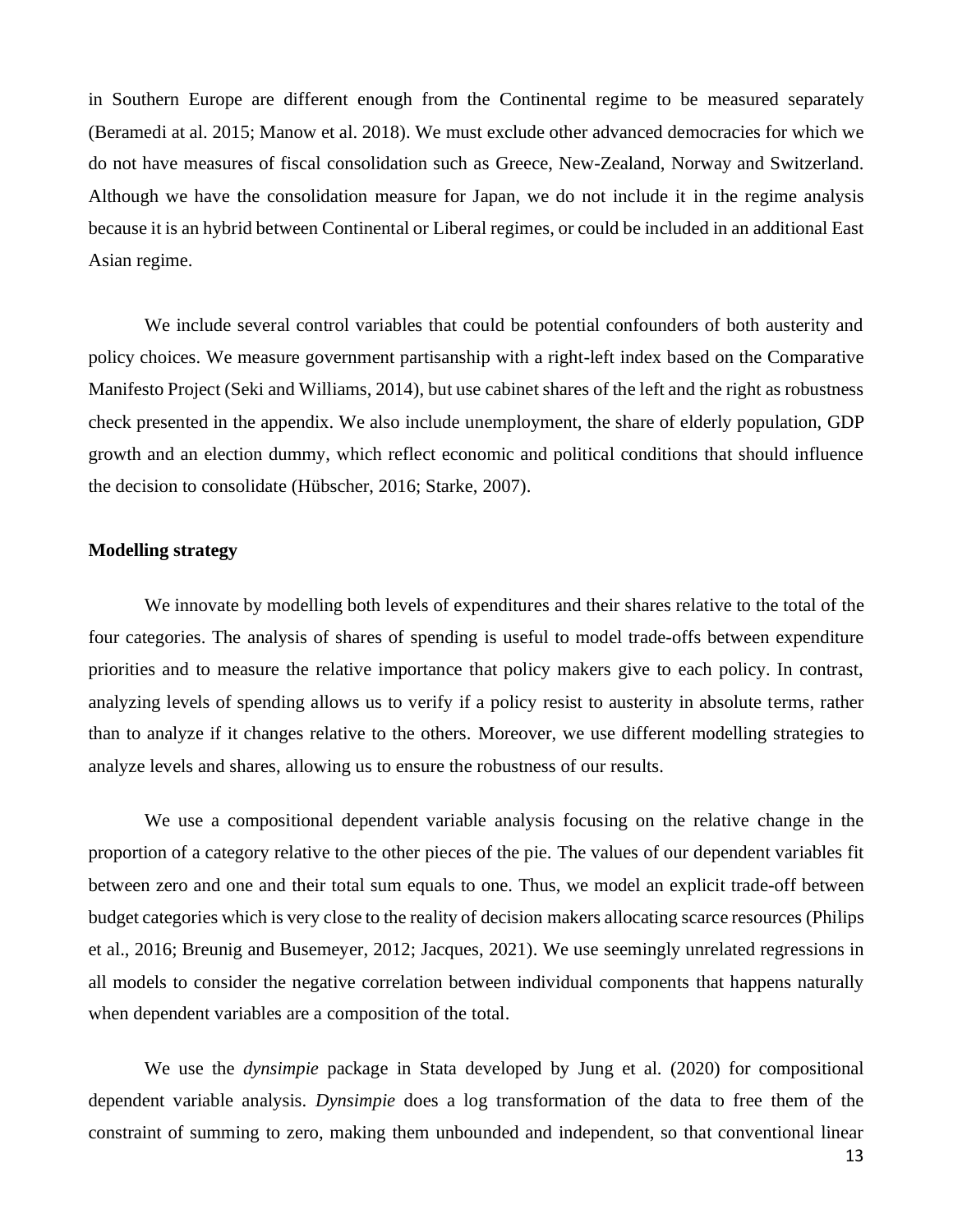techniques can be used. Finally, it transforms the log variables back into their real values and present graphical representations of the models based on simulations of a counterfactual shock in the value of austerity. The simulations keep all the other independent variables at their sample mean (Phillips et al. 2016).

Unit root tests (IPS and LLC) reveal that the compositional dependent variables are stationary around a trend, while the welfare state regime dummy and the consolidation variable (which includes many 0) cannot have a unit root. Hence, we use a dead start model, which includes the laggedvalues of the covariates and a lagged dependent variable to model time dynamics. We also include an AR1 correction for serial correlation in the error term to estimate the following equation:

$$
Y_{kit-0} = \sum (\beta_0 Y_{k,i,t-1} + \beta_1 X_{it-1} + \tau)(W) + \varepsilon_{kit}
$$
 (1)

For each log ratios  $Y_{kit}$ , the models specify an equation regressing  $Y_{kit}$  on its lagged value, a vector of covariates  $X_{it-l}$ , and a linear time trend parametrized by  $\tau$  to control for the rising trend in health and pension expenditures. W is a dummy variable coded one or zero for each of the four welfare state regimes, which is interacted with all the covariates. We also replicate the equation with a dummy for health care systems type rather than welfare regimes. Such a model can generate both short-run effects (the contemporary value of a covariate) and a long run multiplier, which is the cumulative effect of X on Y occurring through the influence of the lagged dependent variable. Long-term effects are calculated as  $(\beta_1 X_{kit-1}$  / 1 -  $\beta_0 Y_{kit-1})$ , while short-run effects simply reflect the coefficient of each covariate. Because our interaction relies on regime dummies representing very few countries, we do not include country fixed effects into the models, although, as shown in the appendix, the results are robust to their inclusion, but the confidence intervals of the coefficients widen. The results are also robust to using the contemporaneous rather than the lagged value of the covariates.

Levels of spending tend to have a unit root. Unit root tests reveal that the share of elderly population<sup>3</sup>, labour market insurance and pensions have a root. Pensions or labour market insurance are cointegrated with the share of elderly population according to Westerlund and Pedroni tests; the linear combination of non-stationary cointegrated series is stationary. Pension spending is also cointegrated with the share of private pension spending. Health care expenditures are stationary around a trend, but

 $3$  In the models based on equation 1, the share of the elderly population is transformed into first differences to make it stationnary.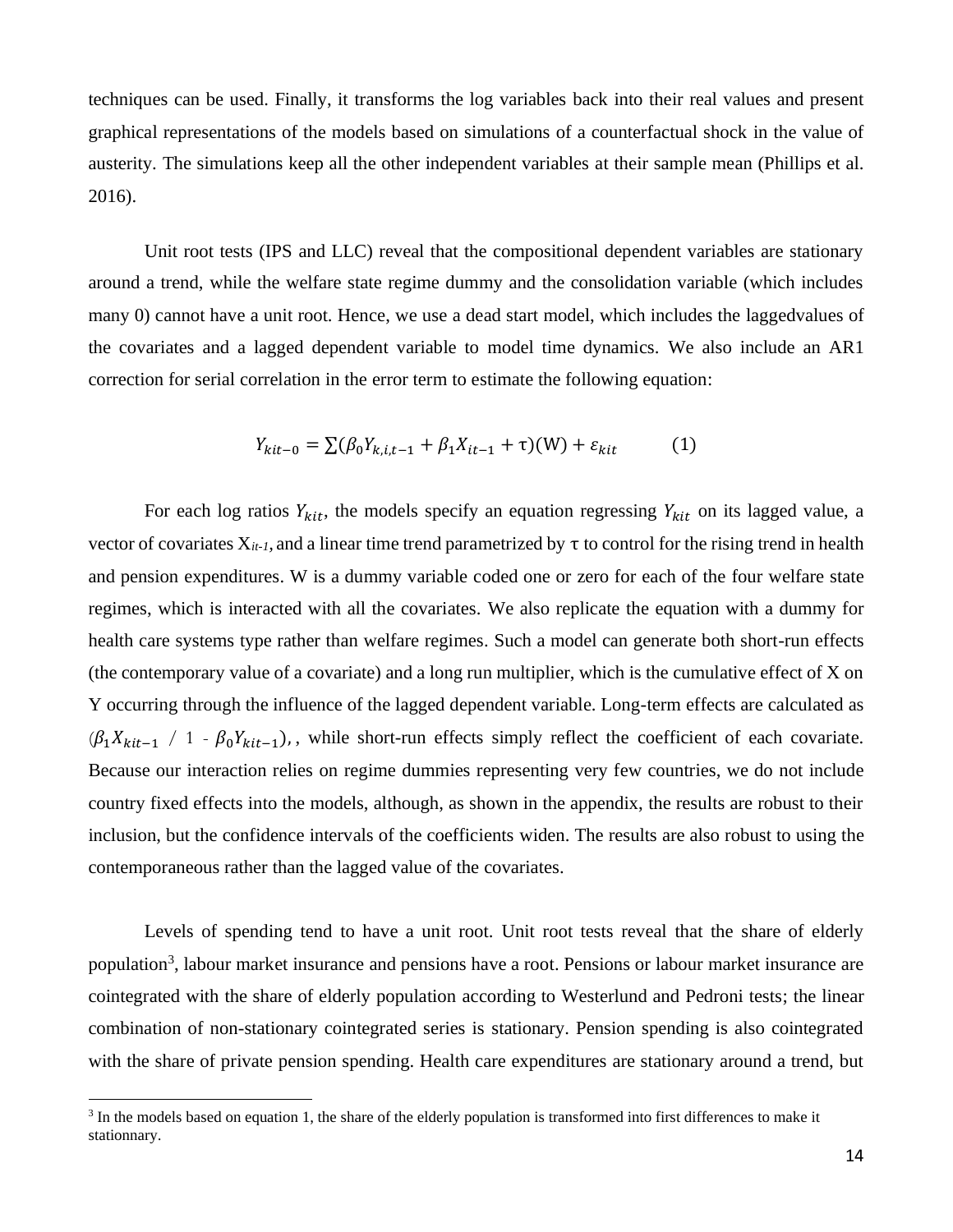private and public health care expenditures are jointly cointegrated. Unit root tests reveal that all other variables are stationary. To analyze levels of spending, we use models based on equation 2.

$$
Y_{t-0} = a_0 + \alpha_1 Y_{it-1} + \beta_1 austerity_{it-1} + \beta_2 indepvars_{it-1} + \beta_3 austerity_{it-1} * indepvars_{it-1} + \beta_4 controls_{it-1} + \psi_i + \tau_{it} + \varepsilon_{it}
$$
 (2)

These models allow us to analyze the interaction of the regime/health system dummies with austerity, but also of privatization with austerity. These variables are represented by *indepvars* in equation 2. Because shares of private social expenditures change very slowly overtime, it would not be realistic to simulate a large growth of private expenditures, conditional on a dummy variable measuring episodes of austerity. Hence, we refrain from using the *dynsimpie* models to analyze the conditional effects of the share of private expenditure. Moreover, *dynsimpie* can only proceed to interactions with dummy variables.  $\psi$  represent country fixed effects. It is worth noting that we modify the lag structure of both equation 1 and of equation 2 in the appendix to ensure that our results are not model dependent.

#### **Results**

Figure 2 presents the evolution of the four categories of expenditures and of the consolidation variable by welfare regimes overtime. In the Liberal regime, labour market insurance and, to a much lower extent, social investment, seem to decline with austerity, whereas we see a slow increase in health and pensions, which are much less costly than in other regimes. In the Nordic regime, social investment is considerably higher than in other regimes and has been increasing during the consolidations of the early 1990s. At the same time, labour market insurance has declined significantly, but has remained constant ever since, while pensions are now the costliest expenditures in this regime.

Figure 2 shows that in the Southern regime, the cost of pensions is constantly increasing, even during the severe consolidations following the 2008 financial crisis, whereas the three other categories follow similar trends. It's difficult to detect changes related to consolidations in the continental regime, but health care and pensions are growing overtime, while labour market insurance has been reduced in the 1990s. It is worth noting that while the Southern regime implements larger consolidation measures on average, the difference between the three other regimes is marginal.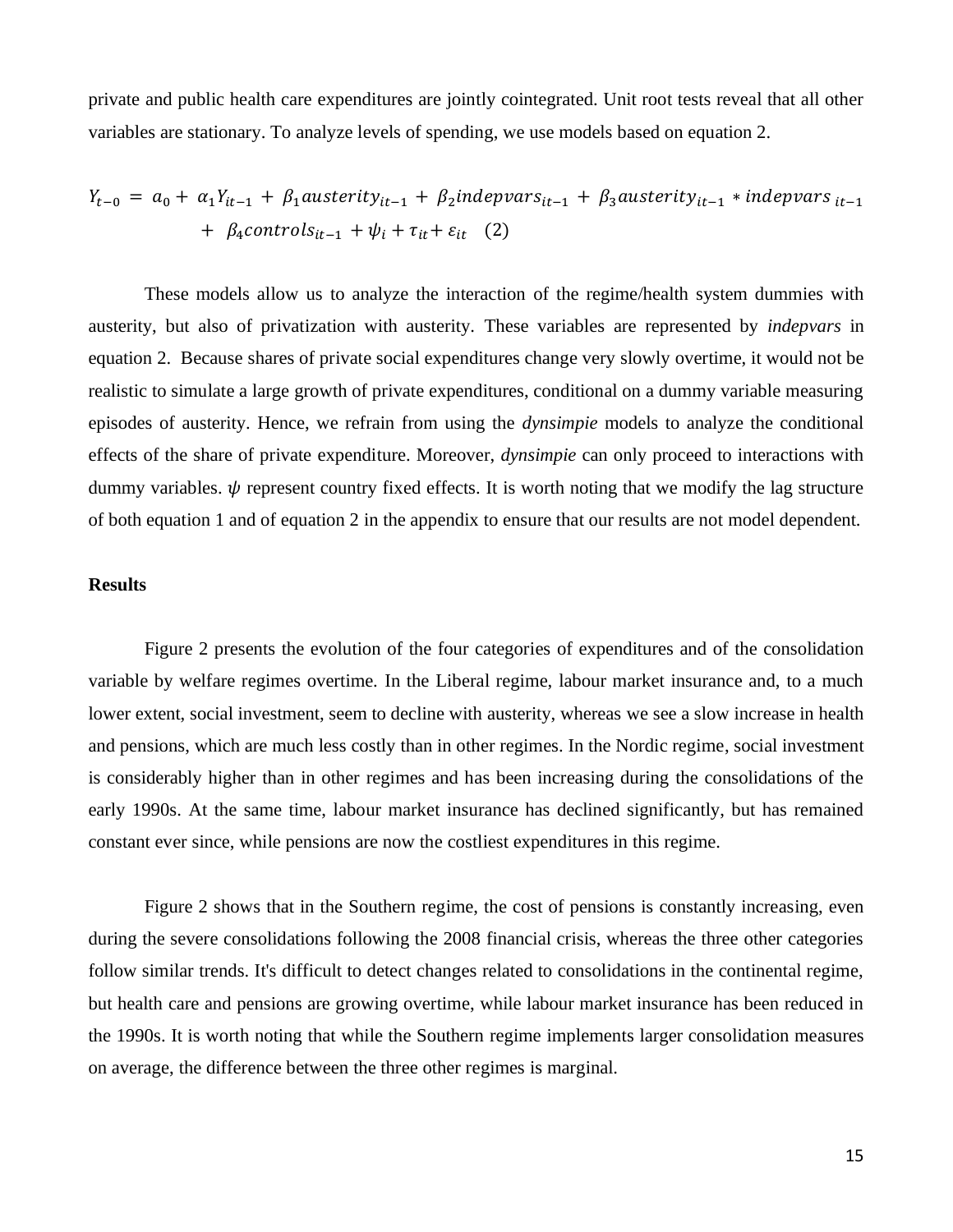

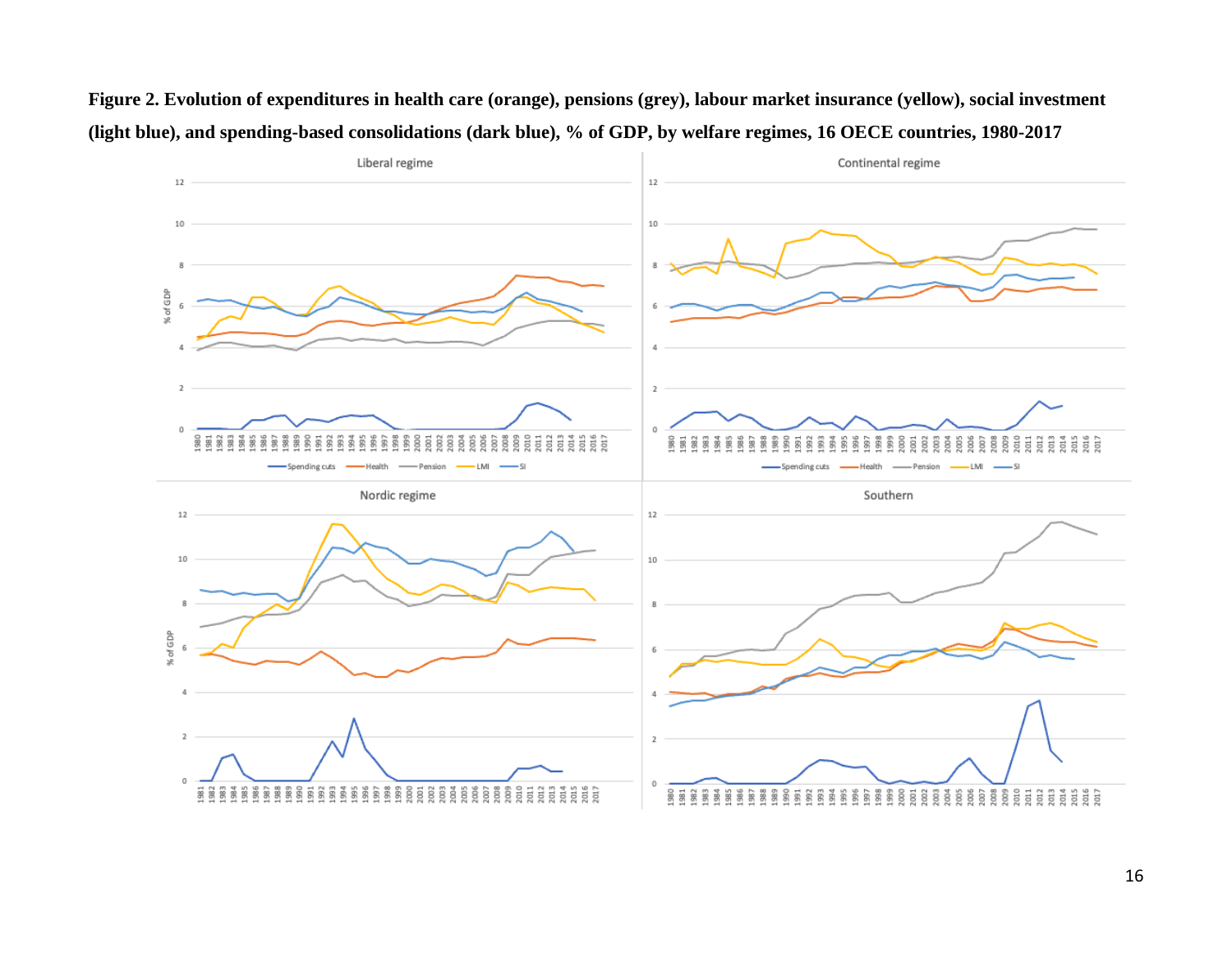For the compositional dependent variable analysis, we focus on a graphical representation of the results of the shares of spending since the output tables are difficult to interpret. Figure 3 presents the results of an interaction between spending-based consolidation and the regime dummies. In the Liberal regime, labour market insurance is likely to be crowded out by austerity, whereas the proportion of pensions tends to increase during consolidations. The proportion of expenditures allocated to social investment are not affected by austerity. The results are robust to changing the reference category, the lag structure and to including fixed effects, although the impact of austerity on health is model dependent. In the Nordic regime, austerity is correlated with an increase of the proportion of expenditures allocated to social investment, whereas it decreases health expenditures. The null coefficient on labour market insurance becomes positive if we change the lag structure, but the results are robust to fixed effects and to different reference categories.

In the Continental regime, austerity is associated with an increase in the proportion of health and pension expenditures. The main absorber of this increase is social investment, which declines with austerity in all models, whereas changes to the lag structure of the inclusion of fixed effects reveals that the effect of austerity on labour market insurance is null. Finally, in the Southern regime, pensions crowd out health and social investment, a result robust to alternative specifications. Hence, the main difference between the Southern and the Continental welfare state is the resistance of health care in the Continental regime compared to its vulnerability in the Southern European regime, a result that mirrors the impact of health care system types, as discussed below. In brief, this analysis confirms our theoretical expectations. It is worth noting that simulating the effect of government partisanship on top of the regime/austerity interaction reveals that the left is much more likely to preserve labour market insurance than the right in all welfare regimes, a result that confirms previous studies (Lipsmeyer, 2011; Jacques, 2020).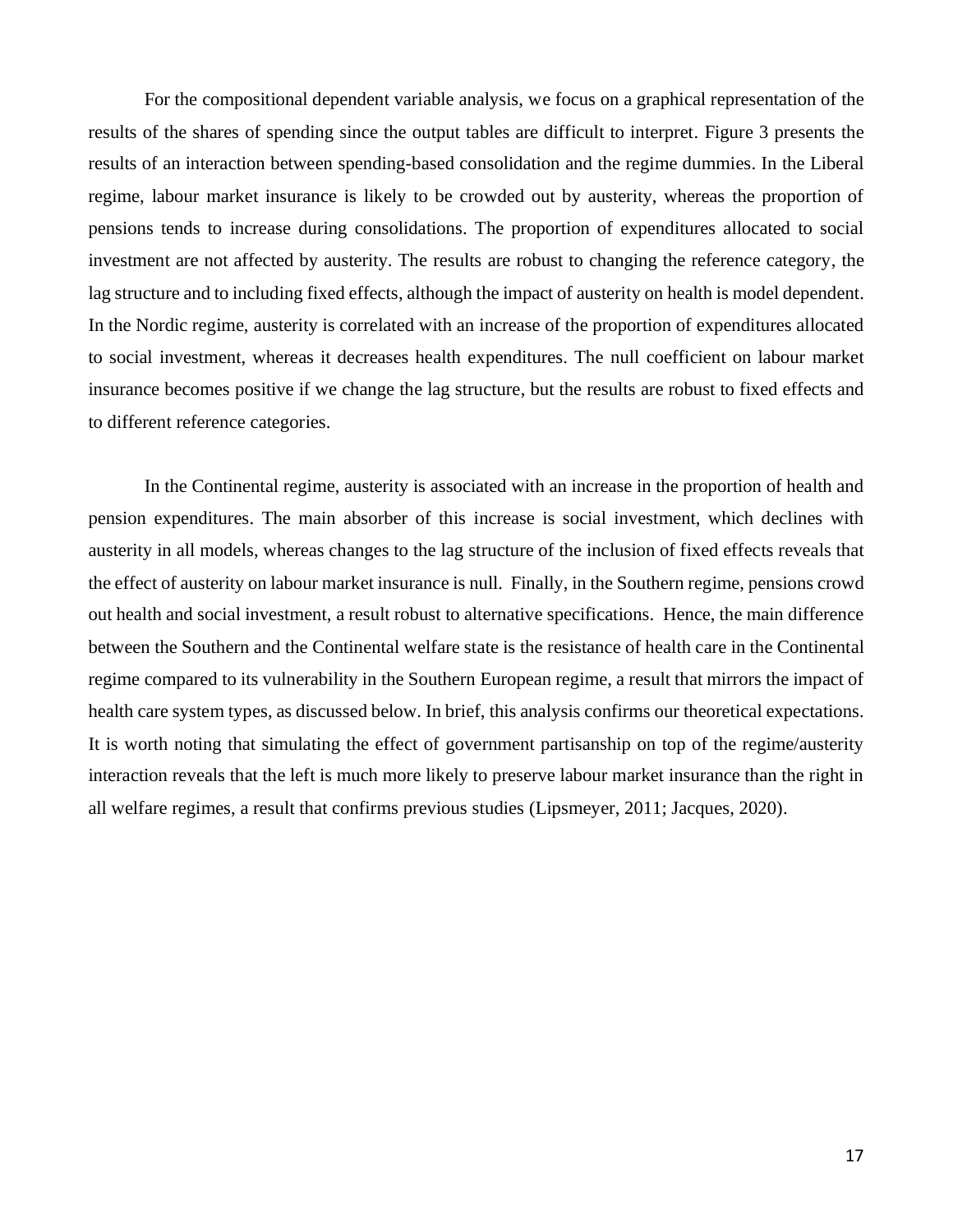**Figure 3. Compositional dependent variables with seemingly unrelated regressions. Effect of austerity on shares of social expenditures, conditional on welfare regimes, 16 OECD countries 1980-2014.** 



We confirm these results with an analysis based on levels of spending presented in table 1. Model 1 reveals that levels of health care expenditures are not cut back during consolidations in Continental welfare regimes, in contrast to Liberal, Southern and to a lesser extent Nordic regimes. Model 3 shows that labour market insurance is less likely to be cut in all other regimes relative to the Liberal regime. In fact, marginal effect plots presented in the appendix reveal that consolidations have negative effects on labour market insurance only in Liberal regimes, whereas the effect is indistinguishable from zero in the other regimes.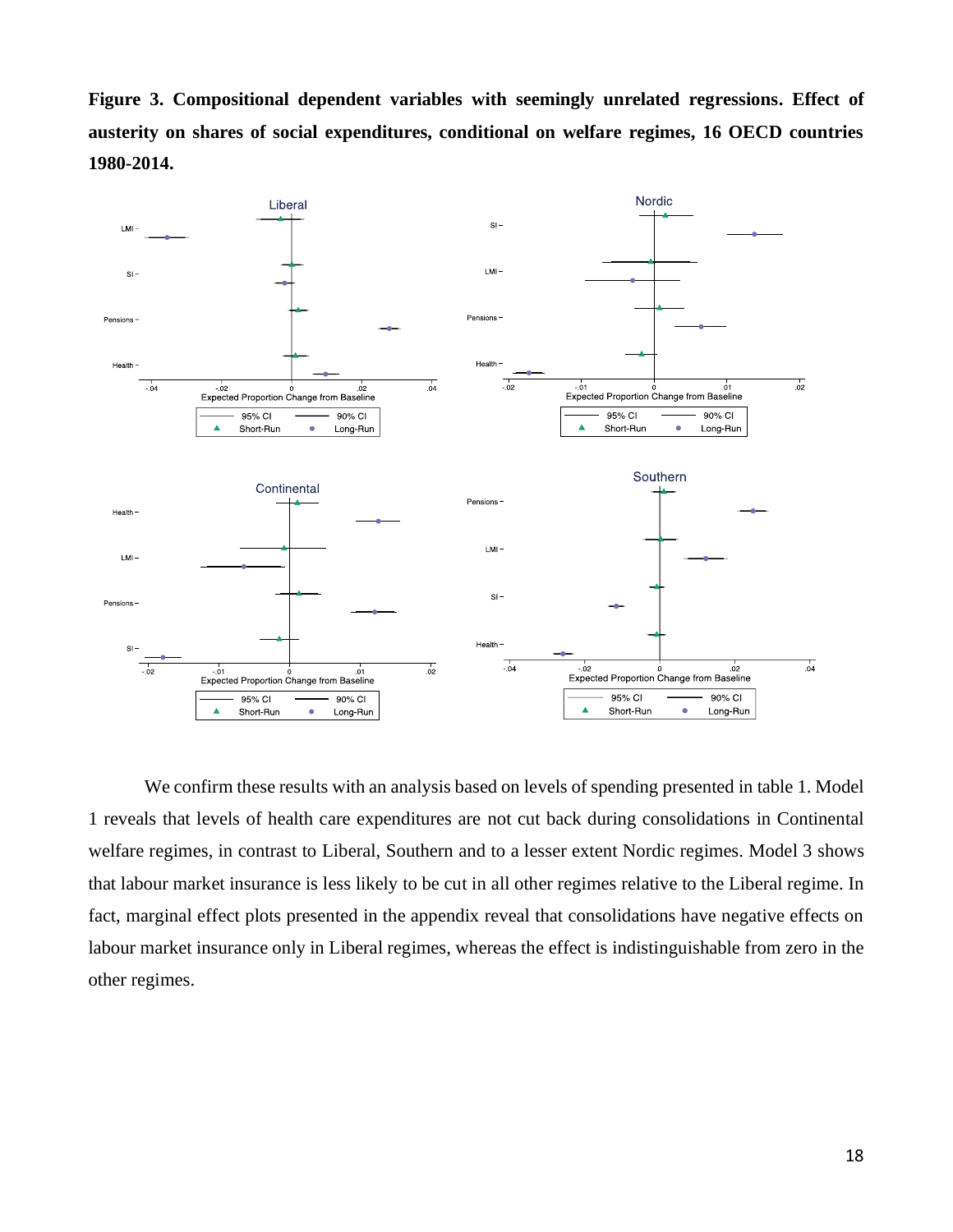|                                 | $\mathbf{1}$ | $\overline{c}$ | 3                       | $\overline{4}$                 | 5            | $6\,$<br>UI |
|---------------------------------|--------------|----------------|-------------------------|--------------------------------|--------------|-------------|
|                                 | Health       | Pensions       | Labour market insurance | Social investment Pension gen. |              | generosity  |
|                                 |              |                |                         |                                |              |             |
| Lagged dependent variable       | 0.924***     | $0.933***$     | $0.850***$              | $0.887***$                     | $0.909***$   | $0.935***$  |
|                                 | (0.0213)     | (0.0290)       | (0.0803)                | (0.0279)                       | (0.0298)     | (0.0352)    |
| Consolidations t-1              | 0.0394       | $0.0877***$    | $-0.117*$               | 0.0461                         | $-0.137**$   | 0.0113      |
|                                 | (0.0263)     | (0.0237)       | (0.0558)                | (0.0674)                       | (0.0561)     | (0.0320)    |
| Liberal * consolidation t-1     | $-0.0759**$  | $-0.0903**$    |                         | $-0.102$                       | $0.161**$    |             |
|                                 | (0.0279)     | (0.0313)       |                         | (0.0735)                       | (0.0615)     |             |
| Nordic * consolidation t-1      | $-0.0662*$   | $-0.0926***$   | $0.163*$                |                                | $0.168***$   | 0.0208      |
|                                 | (0.0337)     | (0.0263)       | (0.0859)                |                                | (0.0444)     | (0.0408)    |
| Continental * consolidation t-1 |              | $-0.0483$      | $0.146**$               | $-0.0694$                      | 0.104        | $-0.0820$   |
|                                 |              | (0.0277)       | (0.0666)                | (0.0765)                       | (0.0637)     | (0.0987)    |
| Southern * consolidation t-1    | $-0.0833**$  |                | $0.172***$              | $-0.0873$                      |              | $-0.0552$   |
|                                 | (0.0288)     |                | (0.0576)                | (0.0697)                       |              | (0.0709)    |
| Right-left index t-1            | $-0.00109$   | $-0.00236**$   | $-0.00334*$             | $-0.00185$                     | $-0.00152$   | $-0.00361*$ |
|                                 | (0.00116)    | (0.000873)     | (0.00179)               | (0.00114)                      | (0.00111)    | (0.00201)   |
| $\Delta$ elderly t-1            | $-0.0525$    | 0.0653         | 0.0149                  | $-0.0241$                      | $-0.0710$    | $-0.0780$   |
|                                 | (0.0790)     | (0.0848)       | (0.170)                 | (0.118)                        | (0.130)      | (0.255)     |
| GDP growth t-1                  | $-0.0122*$   | $-0.0416***$   | $-0.0744***$            | $-0.0305**$                    | $-0.0232***$ | 0.0257      |
|                                 | (0.00676)    | (0.00722)      | (0.0197)                | (0.0113)                       | (0.00733)    | (0.0278)    |
| Unemployment t-1                | $-0.0302***$ | $-0.0191*$     | $-0.0389$               | $-0.0169*$                     | $-0.0152$    | $-0.0150$   |
|                                 | (0.00806)    | (0.00947)      | (0.0283)                | (0.00842)                      | (0.0103)     | (0.0127)    |
| Election year dummy             | $-0.000950$  | $-0.0253$      | $-0.0383$               | 0.0321                         | 0.0230       | 0.0438      |
|                                 | (0.0179)     | (0.0309)       | (0.0706)                | (0.0268)                       | (0.0334)     | (0.0575)    |
| Time trend                      | $0.00529*$   | 0.00393*       | $-0.00966**$            | 0.00327                        | $-0.000947$  | $-0.00478$  |
|                                 | (0.00270)    | (0.00193)      | (0.00443)               | (0.00321)                      | (0.00292)    | (0.00675)   |
| Constant                        | $0.679***$   | $0.714***$     | $1.790***$              | $0.936***$                     | $1.345***$   | $0.710*$    |
|                                 | (0.125)      | (0.148)        | (0.355)                 | (0.136)                        | (0.386)      | (0.389)     |
| Observations                    | 544          | 544            | 544                     | 541                            | 448          | 476         |
| R-squared                       | 0.928        | 0.943          | 0.764                   | 0.863                          | 0.844        | 0.934       |
| Number of countries             | 16           | 16             | 16                      | 16                             | 16           | 16          |

**Table 1. Models predicting levels of spending (1 to 8) and generosity (9-10), 16 OECD countries, 1980-2014, country fixed effects .** 

Robust standard errors in parentheses \*\*\* p<0.01, \*\* p<0.05, \* p<0.1

Model 4 reveals a negative but statistically insignificant sign on the interaction between austerity and welfare state regimes to predict social invetsment. The marginal effect plot presented in the appendix reveal that social investment is reduced under austerity in Liberal regimes, but the coefficient is close to zero in other regimes relative to the Nordic regime. Hence, while the proportion of social invetsment tends to increase with austerity in the social democratic regime and stays the same or decrease in the other regimes, the absolute level of social investment is not influenced by austerity in three of the four welfare state regimes.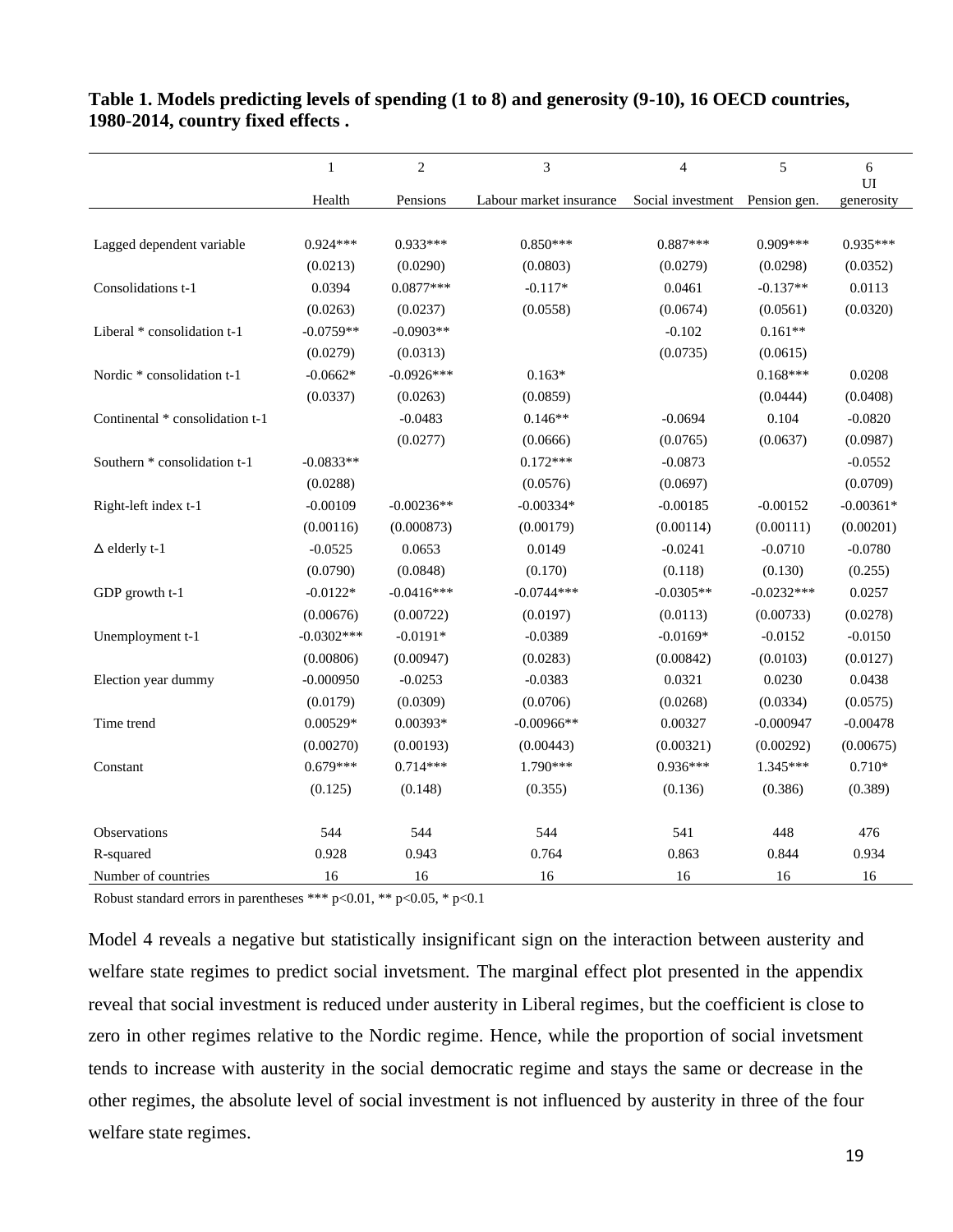The effect of consolidations on pensions deserves particular attention. Model 2 reveal that levels of pension spending are more likely to be cut back during austerity in the Liberal and Nordic regime than in the Southern regime. However, model 5 reveals the opposite for the pension generosity index: pension generosity is more likely to decrease during austerity in the Southern regime than in the Liberal or Nordic regime. In contrast, model 6 reveals that the unemployment insurance generosity index are not influenced differently by austerity in any welfare state regimes. How can we explain these differences between the pension generosity index and pension expenditure? As shown in figure 2, pension expenditures constantly increase in the Southern regime and government try to reduce the future costs of pensions by limiting replacement rates and coverage during consolidations. For example, the pension reforms in Italy in 1992 and 1996-97 reduced projected pension spending from over 23% of GDP in 2035 to 14% (Pierson 2001), while pension expenditures still kept growing in the short term.

Two other results are worth noting. Firstly, all types of expenditures overlap with 0 during austerity in the Nordic and Continental regime, suggesting that these government concentrate cuts in other public expenditures that are not part of the welfare state. Secondly, the models of table 1 reveal that right-wing governments reduce all types of expenditures, except health expenditures and that they are also associated with a reduction of unemployment insurance generosity, but not of pension generosity.

The two plots of figure 4 show that the proportion of spending allocated to health care is likely to decrease during austerity in NHS systems, but not in SHI. The effects are robust to dividing SHI and NHS in two subtypes (Böhm et al. 2013), to changing the lag structure, the reference category and to including fixed effects. Simulating the effect of government partisanship during a period of austerity reveal that both the left and the right make similar decisions about health care (as shown in the appendix). The bottom plot of figure 4 shows the result of a regression similar to equation 2 using of levels of public health care spending as a dependent variable. Clearly, health care is likely to be cut during austerity in NHS systems, but not in SHI.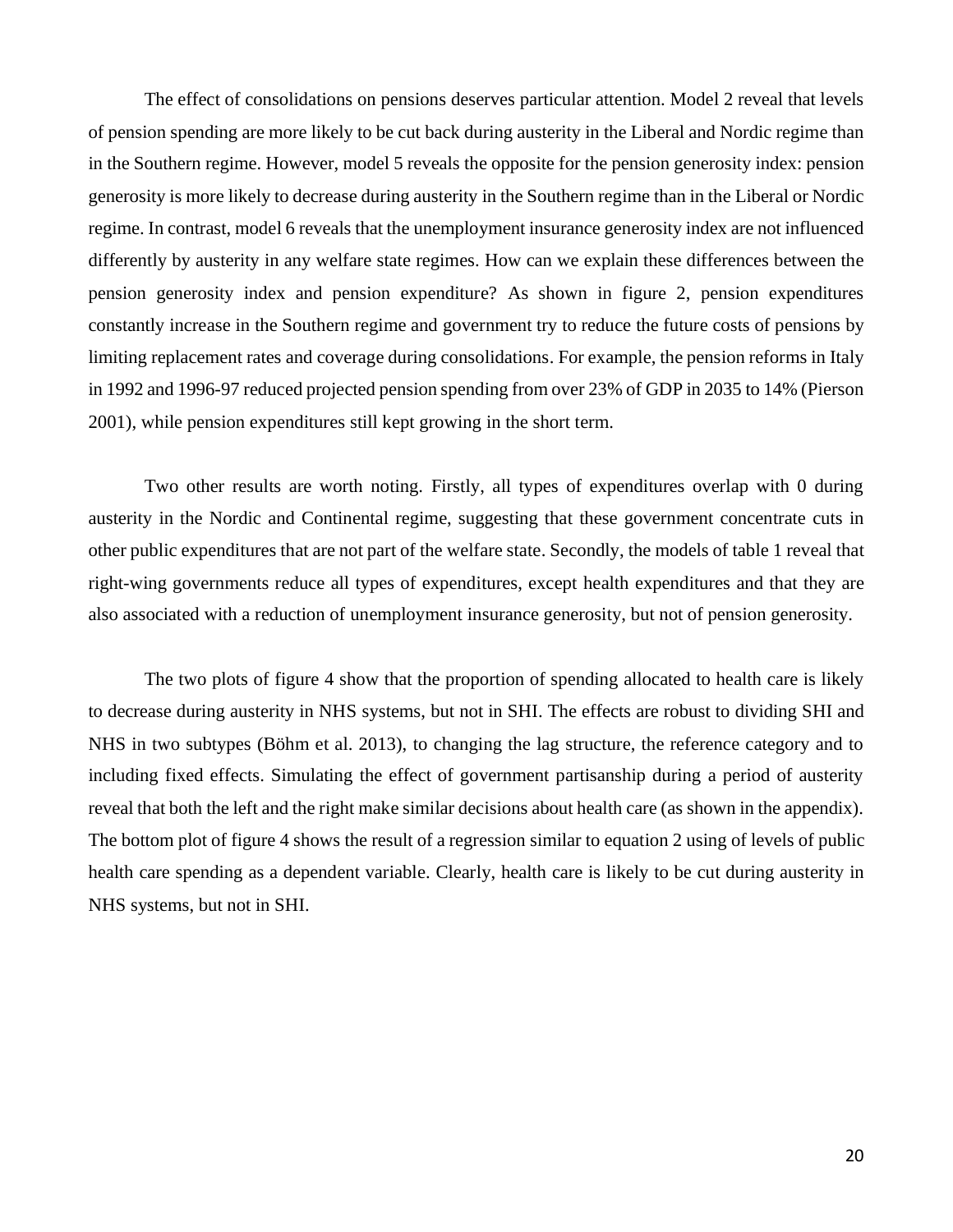**Figure 4. Impact of austerity on health care spending (shares and levels), conditional on health care systems type.** 



Finally, table 2 analyzes the effect of social policy privatization on the resistance of levels and shares of education, pension and health care expenditures. Model 1 reveals that public education expenditures are more likely to be cut during episodes of austerity when the share of private education spending is high. Figure 5 presents a marginal effect plot based on model 1 which reveals that the effect of austerity is significant and negative only when private education is higher than 30% of total education spending, which is the case for about 15% of observations. Model 3 in table 2 and its marginal effect plot presented in figure 5 show that public pension expenditures increase during austerity, except for the 30% of observations that have a higher share of private pensions. This reflects the fact that pensions increase overtime in most welfare regimes.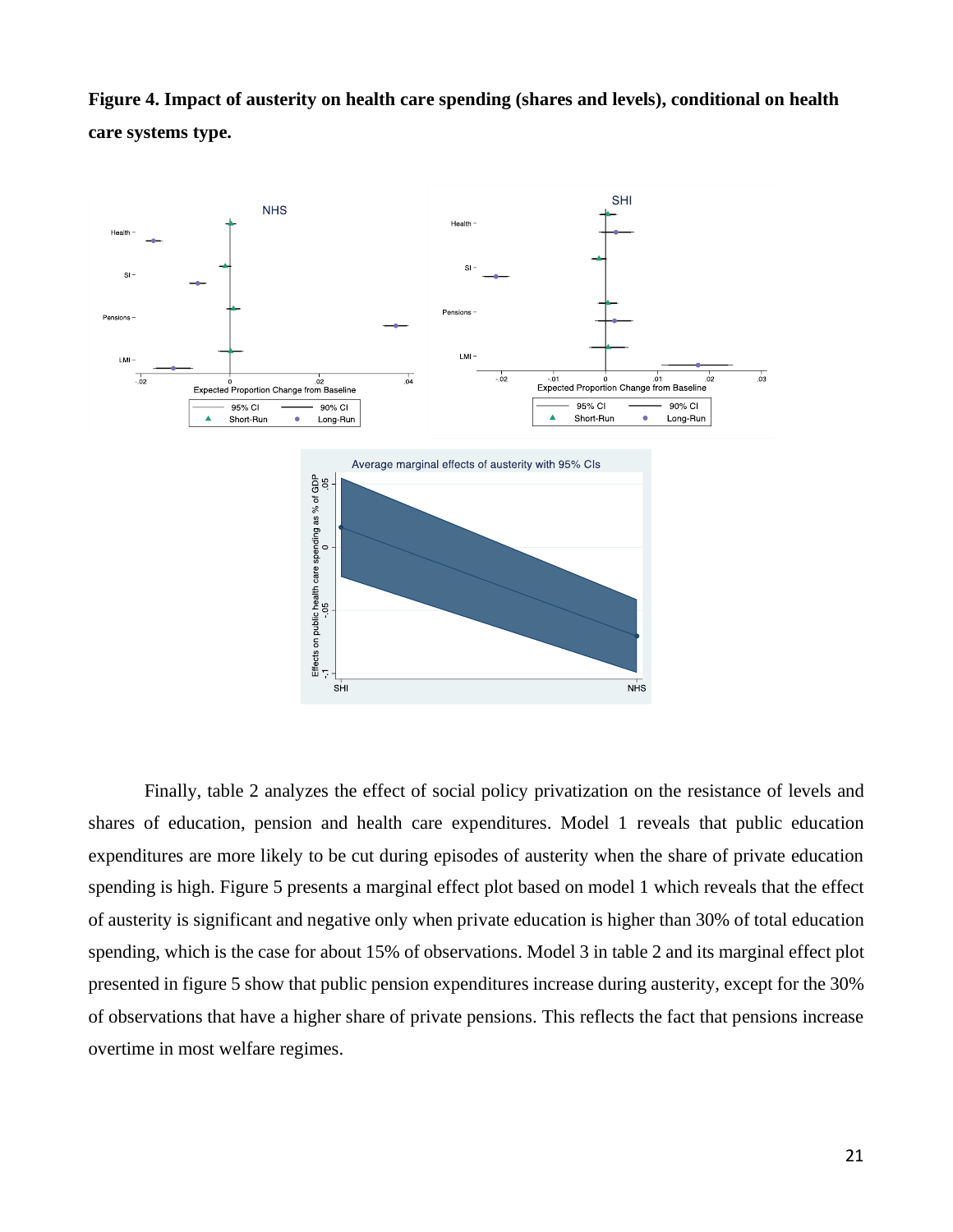However, these results are model dependent. They are not robust to changing the lag structures, or, in the case of pensions, to using the generosity index. It is worth noting that interactions between privatization and austerity do not influence the shares of expenditures allocated to public education or to public pensions. These shares are measured as the proportion of each expenditure relative to the sum of social investment, pensions, health care and labour market insurance. Models 5 and 6 in table 2 reveals that public health care expenditures are unaffected by the share of private health spending, possibly for two reasons. There is few variations overtime and between countries in the private proportion of total health care expenditures, while private health care systems do not constrain the demand for public health care nor its cost (Colombo and Tapay, 2004).

**Table 2. Interactions between private expenditures and austerity, 17 OECD countries, country fixed effects.**

|                                                         | (1)                         | (2)           | (3)           | (4)           | (5)          | (6)             |
|---------------------------------------------------------|-----------------------------|---------------|---------------|---------------|--------------|-----------------|
|                                                         | Education %                 | Education     | Pensions % of | Pensions      | Health, %    |                 |
|                                                         | <b>GDP</b>                  | shares        | <b>GDP</b>    | share         | <b>GDP</b>   | Health shares   |
|                                                         |                             |               |               |               |              |                 |
| Lagged dependent variable                               | $0.746***$                  | $0.834***$    | $0.930***$    | $0.887***$    | $0.932***$   | $0.868***$      |
|                                                         | (0.0606)                    | (0.0509)      | (0.0314)      | (0.0316)      | (0.0213)     | (0.0342)        |
| Consolidations t-1                                      | 0.0347                      | $-0.000391$   | $0.0589***$   | $0.00167**$   | 0.00331      | 0.000787        |
|                                                         | (0.0243)                    | (0.000631)    | (0.0169)      | (0.000631)    | (0.0912)     | (0.00342)       |
| Other interaction component                             | $-0.00547$                  | $-1.86e-05$   | $-0.00238$    | 5.33e-05      | $-0.00239$   | $-0.000269$ *** |
|                                                         | (0.00368)                   | (0.000147)    | (0.00174)     | $(4.87e-05)$  | (0.00317)    | $(8.57e-05)$    |
| Private education share t-1 *                           |                             |               |               |               |              |                 |
| consolidation t-1                                       | $-0.00339**$                | $-1.96e-06$   |               |               |              |                 |
|                                                         | (0.00155)                   | $(3.20e-05)$  |               |               |              |                 |
| Private pensions share t-1 *                            |                             |               |               |               |              |                 |
| consolidation t-1                                       |                             |               | $-0.00133**$  | $-1.00e-0.5$  |              |                 |
|                                                         |                             |               | (0.000551)    | $(2.01e-05)$  |              |                 |
| Private health share t-1 * consolidation t-             |                             |               |               |               |              |                 |
|                                                         |                             |               |               |               | $-0.000392$  | $-1.36e-05$     |
|                                                         |                             |               |               |               | (0.00139)    | $(4.68e-05)$    |
| Right-left index t-1                                    | 0.00104                     | 3.69e-05      | $-0.00190$    | $-9.76e-06$   | $-0.00132$   | $-7.18e-06$     |
|                                                         | (0.000777)                  | $(3.72e-05)$  | (0.00147)     | $(4.13e-05)$  | (0.00115)    | $(4.91e-05)$    |
| $\Delta$ elderly t-1                                    | 0.0741                      | 0.000270      | 0.0395        | 0.00274       | $-0.0375$    | $-0.000175$     |
|                                                         | (0.121)                     | (0.00239)     | (0.0857)      | (0.00273)     | (0.0793)     | (0.00224)       |
| GDP growth t-1                                          | $-0.0523***$                | $0.000444***$ | $-0.0428***$  | $-0.000571**$ | $-0.0134**$  | 0.000589***     |
|                                                         | (0.00770)                   | (0.000151)    | (0.00652)     | (0.000202)    | (0.00577)    | (0.000160)      |
| Unemployment t-1                                        | 0.00170                     | 0.000197      | $-0.0238*$    | 0.000386      | $-0.0316***$ | $-0.000639*$    |
|                                                         | (0.00961)                   | (0.000138)    | (0.0125)      | (0.000237)    | (0.00741)    | (0.000363)      |
| Election year dummy                                     | $0.0672**$                  | 0.00162       | $-0.0323$     | $-0.000631$   | $-0.00982$   | $-0.000226$     |
|                                                         | (0.0272)                    | (0.00101)     | (0.0317)      | (0.00153)     | (0.0166)     | (0.000709)      |
| Time trend                                              | $-0.00313$                  | $-0.000140$   | $0.00561*$    | 8.39e-05      | 0.00500      | $0.000231***$   |
|                                                         | (0.00324)                   | (0.000114)    | (0.00264)     | $(7.05e-05)$  | (0.00292)    | $(5.46e-05)$    |
| Constant                                                | $1.583***$                  | $0.0329**$    | $0.816***$    | $0.0251**$    | $0.828***$   | $0.0494***$     |
|                                                         | (0.297)                     | (0.0141)      | (0.170)       | (0.00893)     | (0.222)      | (0.0125)        |
| Observations                                            | 380                         | 377           | 507           | 504           | 557          | 554             |
| R-squared                                               | 0.763                       | 0.831         | 0.943         | 0.842         | 0.933        | 0.864           |
| Number of countries                                     | 17                          | 17            | 16            | 16            | 17           | 17              |
| المدك الملد<br>Distance in a state of a set of<br>出生业 … | $-0.01$ ** $-0.05$ * $-0.1$ |               |               |               |              |                 |

Robust standard errors in parentheses \*\*\*  $p<0.01$ , \*\*  $p<0.05$ , \*  $p<0.1$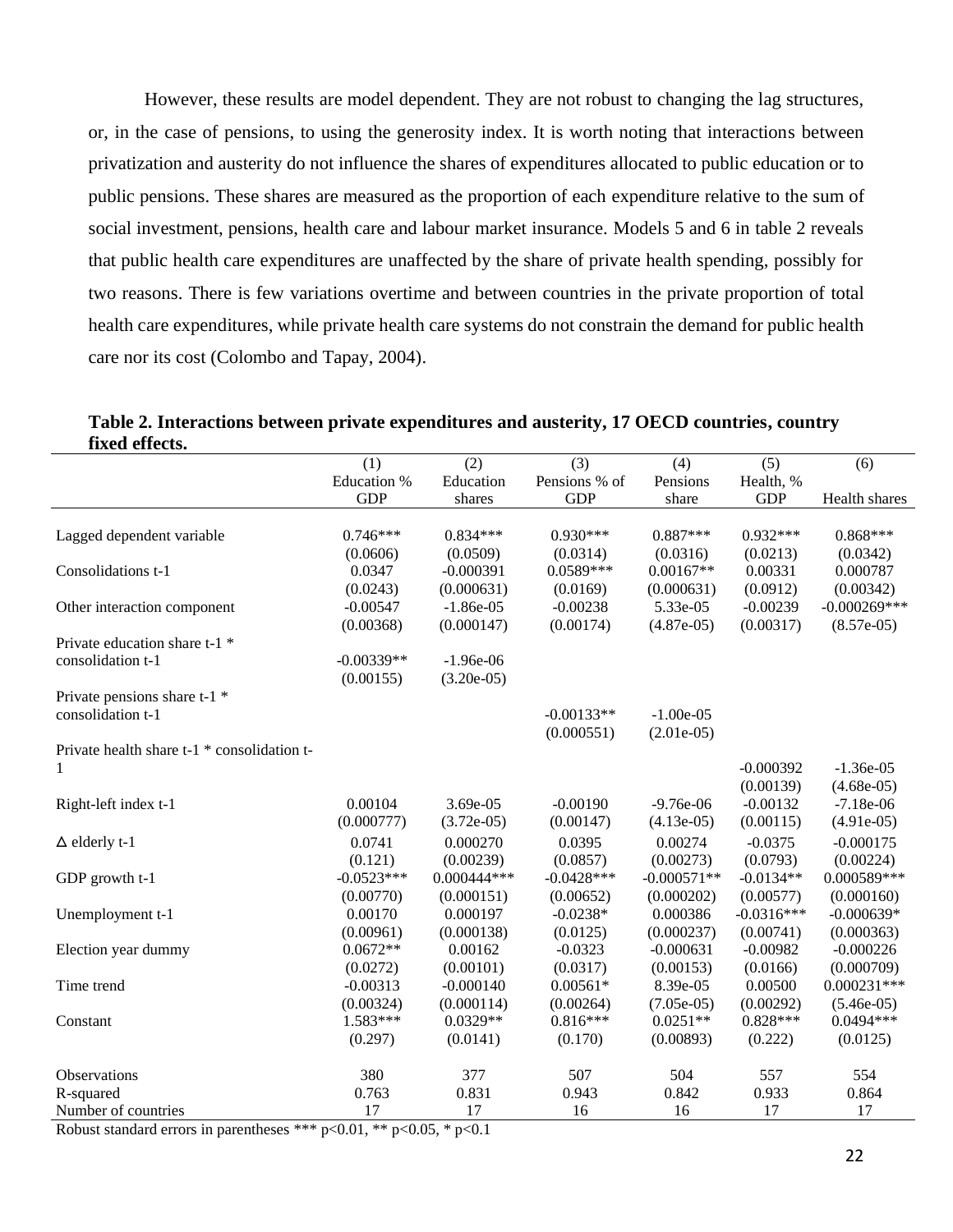

**Figure 5. Marginal effects plots based on model 1 (left) and model 3 (right) in table 2.** 

#### **Discussion and conclusion**

The main contribution of this paper is to model the effect of austerity on levels and relative shares of four theoretically defined categories of social expenditures, conditional on welfare state regimes, health care system types or privatization. We find some evidence that private pensions, but especially private education, increases the vulnerability of public systems during episodes of austerity. We find robust conditional effects of welfare state regimes and health systems type both on levels and shares of expenditures and that these patterns reflect the public's preferences.

Confirming the vulnerability of working age cash benefits in Liberal welfare regimes, which has been demonstrated by several other researchers (Kiess et al. 2017; Korpi and Palme 1998l Pierson 2001; Santos and Simões 2021; Swank 2001), we find that labour market insurance is less resilient to austerity in the Liberal regime, possibly because it is means tested. Social investment budget shares are most resilient to austerity in the Nordic regime, as it benefits from the support of influent constituencies and has been entrenched for a longer period. It seems that social investment levels are difficult to retrenched in all welfare regimes, except in the liberal regime where education is also more privatized. Pensions are particularly resilient to austerity in the Southern European regime, as they cater to the interest of core labour market insiders. However, Southern European governments have been reducing the generosity of public pensions during consolidation episodes. While pensions are quite resilient to austerity in the Continental regime as well, the main distinction of the Continental regime is the resistance of health care to austerity, because this regime overlaps with social health insurance systems. SHI's contributory funding and management by social partners limit governments' capacity to impose cost controls.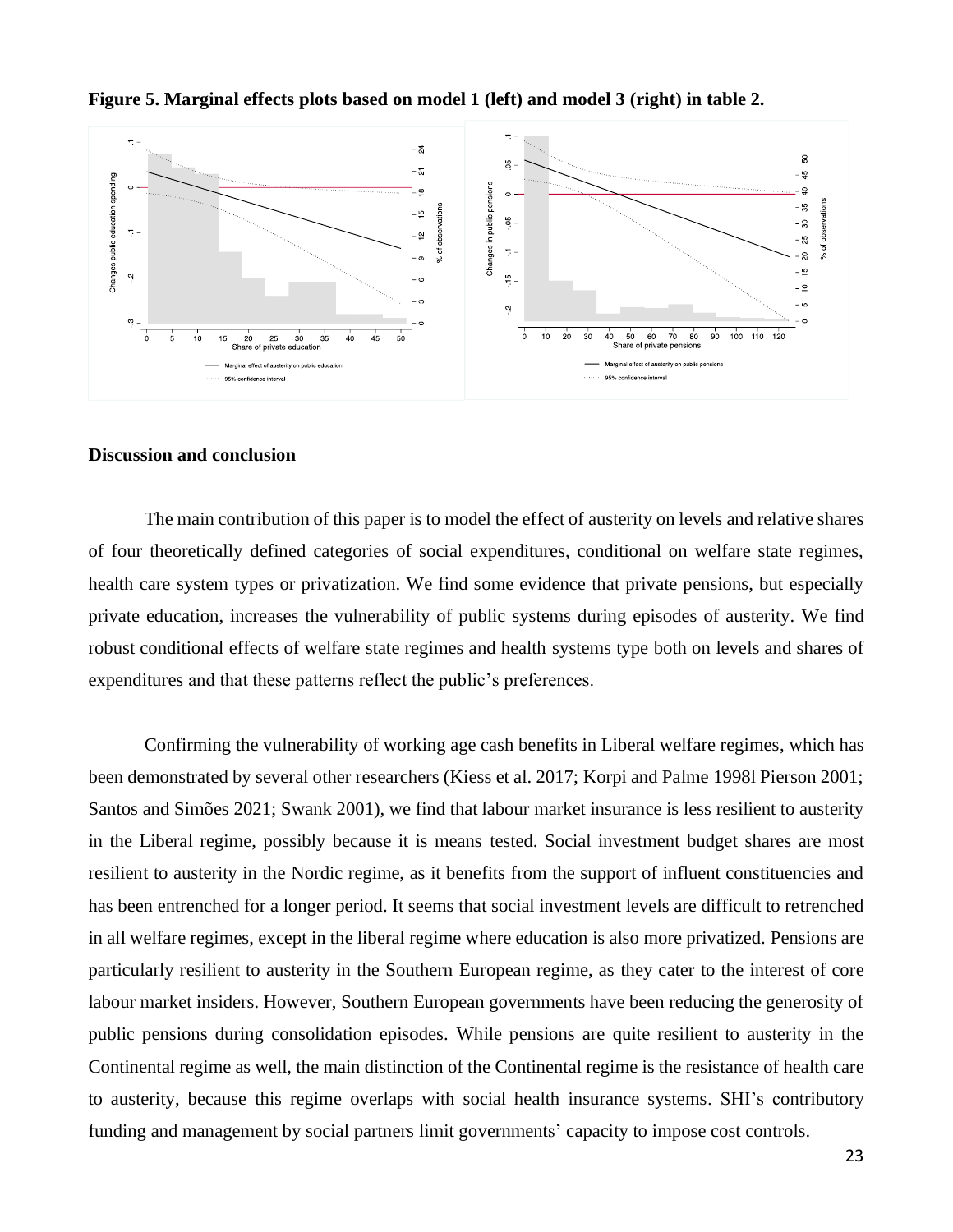This study leaves several questions unanswered that should be addressed in future research. First, welfare regimes and austerity have potentially an endogenous relationship. Hubscher and Sattler (2022) have shown that countries relying on export-led growth models are significantly more likely to implement austerity measures than demand-led growth models, as dominant economic interest groups demand restrictive fiscal policies in the former. Similarly, governments may refrain from austerity measures precisely because universal policies are more popular than means-tested ones. Although figure 2 revealed that apart from the Southern regime, differences in the size of consolidation episodes between welfare state regimes is marginal, more remains to be done to tease out the sources of endogeneity between austerity and welfare regimes.

Second, our brief analysis of public opinion data highlights that no comparative surveys have analyzed trade-offs between health care and the rest of the welfare state. While the comparative political literature has been developing policy trade-off surveys, particularly to study the relationship between social investment and social consumption, very few of them have analyzed how citizens perceive policy trade-offs regarding the health care system. One of the objectives of this current study is to bring health care into comparative political economy of the welfare state, but surveys on the micro-foundations of the politics of health care are needed to further develop this research agenda.

Third, in this study, we could not directly test the causal mechanisms explaining why some social policies are more or less resilient in each welfare regimes. Future studies should tease out for example why social investments are more resilient to austerity in the Nordic welfare state regime. Fourth, we did not study the effect of austerity conditional on veto points, electoral systems, and corporatism, since we do not have clear expectations about how these three institutions should influence each of the four categories of expenditures we study. However, these are crucial variables in welfare state research and more theorizations should be done to identify how these institutions could mediate the effect of austerity on different social policy fields. Finally, future research should compare situations of fiscal expansions with moments of fiscal consolidations. It is possible that the politics of prioritization of programmatic expansions may be different than decisions about retrenchment.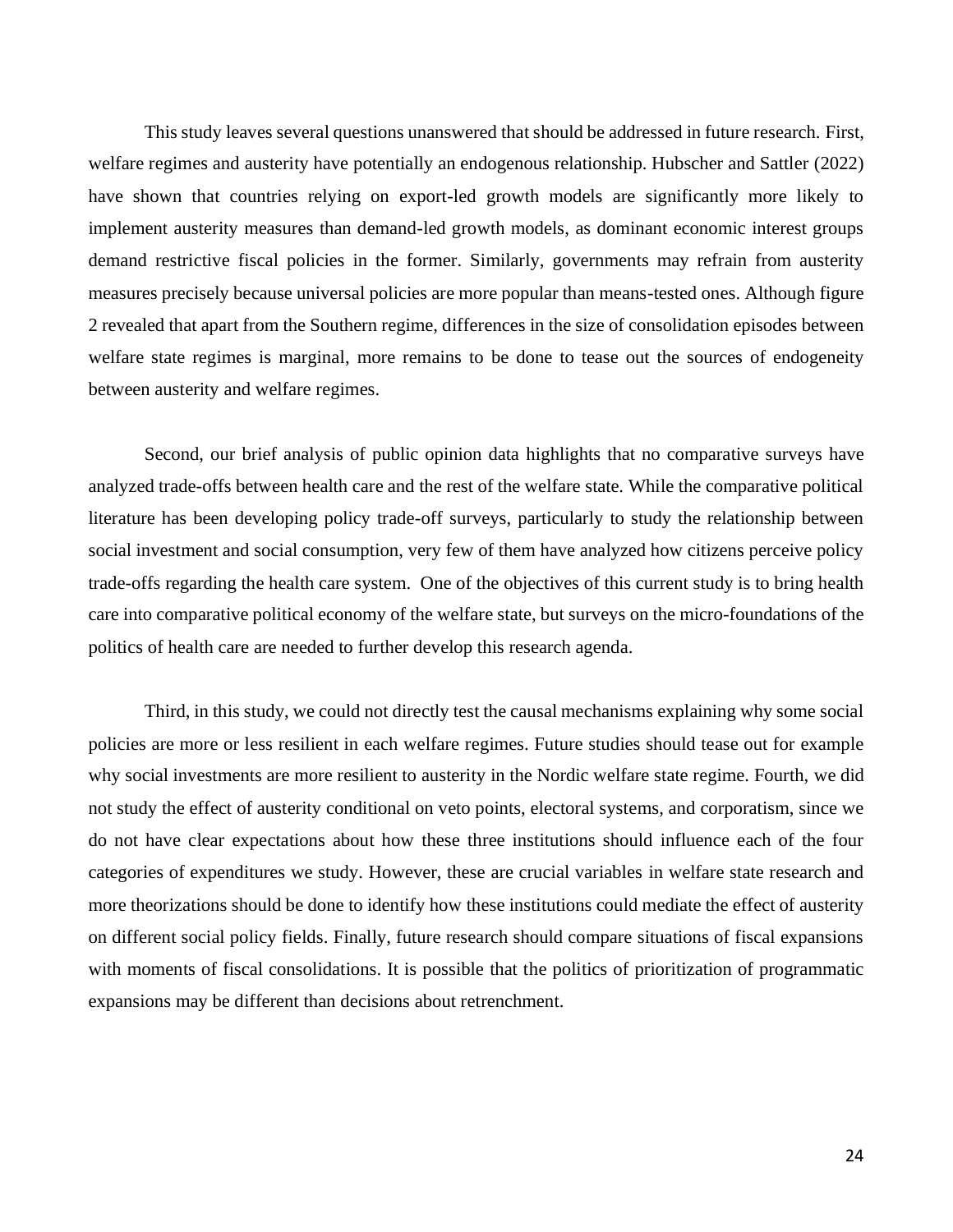## **References**

Alesina A, Favero C and Giavazzi F (2019) *Austerity: When It Works and When It Doesnt.* Princeton University Press.

Armingeon K, Wenger V, Wiedemeier F, et al. (2019) Comparative Political Data Set 1960-2017.

- Bamba M, Combes J-L and Minea A (2020) The effects of fiscal consolidations on the composition of government spending. *Applied Economics* 52(14): 1517-1532.
- Beramendi P, Häusermann S, Kitschelt H, et al. (2015) *The politics of advanced capitalism.* Cambridge University Press.
- Berens S and Gelepithis M (2019) Welfare state structure, inequality, and public attitudes towards progressive taxation. *Socio-Economic Review* 17(4): 823-850.
- Böhm K, Schmid A, Götze R, et al. (2013) Five types of OECD healthcare systems: empirical results of a deductive classification. *Health Policy* 113(3): 258-269.

Bonoli G (2013) *The origins of active social policy: Labour market and childcare policies in a comparative perspective.* Oxford University Press.

- Bonoli G and Palier B (2000) How do welfare states change? Institutions and their impact on the politics of welfare state reform in Western Europe. *European Review* 8(3): 333-352.
- Brady D and Bostic A (2015) Paradoxes of social policy: Welfare transfers, relative poverty, and redistribution preferences. *American sociological review* 80(2): 268-298.

Breunig C and Busemeyer MR (2012) Fiscal austerity and the trade-off between public investment and social spending. *Journal of European public policy* 19(6): 921-938.

- Bridgen P (2021) Incremental or paradigm shifting? Evidence about the retrenchment of public pension schemes in the industrialised world from expenditure and replacement rate data, 1980-2015. . In: Greve B (ed) *Handbook on Austertiy, Populism and the Welfare State*. Northampton: Edward Elgar, pp.244-264.
- Busemeyer MR (2014) *Skills and inequality: Partisan politics and the political economy of education reforms in western welfare states.* Cambridge University Press.
- Busemeyer MR and Garritzmann JL (2017) Public opinion on policy and budgetary trade-offs in European welfare states: evidence from a new comparative survey. *Journal of European public policy* 24(6): 871-889.
- Busemeyer MR and Iversen T (2020) The welfare state with private alternatives: The transformation of popular support for social insurance. *The Journal of Politics* 82(2): 671-686.
- Colombo F and Tapay N (2004) Private health insurance in OECD countries: the benefits and costs for individuals and health systems.
- De Deken J (2017) Conceptualizing and measuring social investment. *The Uses of Social Investment*. 184.
- Esping-Andersen G (1990) *The three worlds of welfare capitalism.* Princeton University Press.
- Esping-Andersen G (1999) *Social foundations of postindustrial economies.* OUP Oxford.
- Gingrich J (2021) Changing States, Changing Citizens, Changing Politics? *The Dynamics of Welfare Markets*. Springer, pp.51-77.
- Goijaerts J, van der Zwan N and Bussemaker J (2022) Health and the social investment state. *Journal of European public policy*. 1-21.
- Guajardo J, Leigh D and Pescatori A (2014) Expansionary austerity? International evidence. *Journal of the European Economic Association* 12(4): 949-968.
- Gupta MS, Jalles JT, Mulas-Granados MC, et al. (2017) *Governments and Promised Fiscal Consolidations: Do They Mean What They Say?* : International Monetary Fund.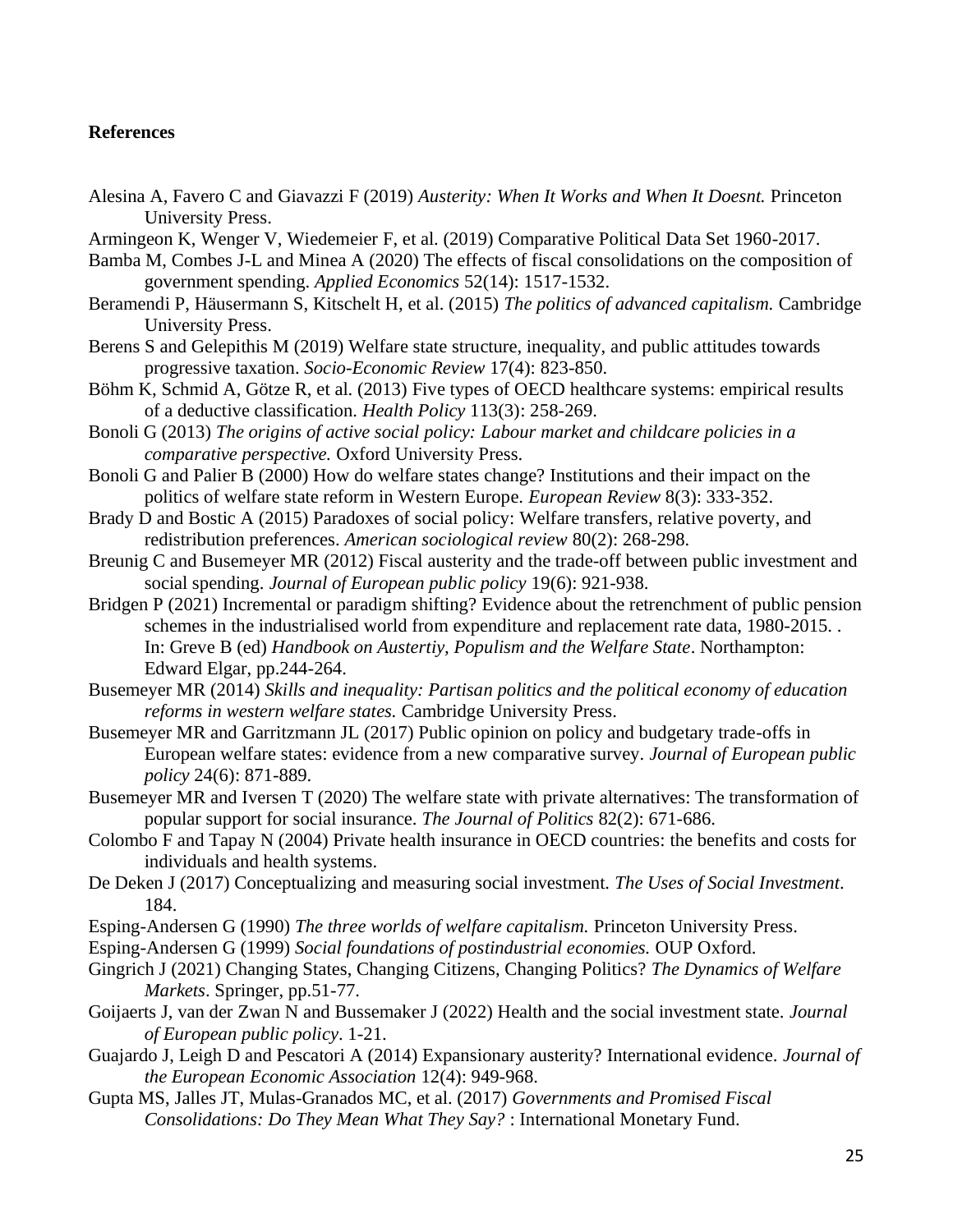- Horn A and Kohl S (2022) The changing relationship between public and private welfare provision in old age and health. *Working paper*.
- Hübscher E (2016) The politics of fiscal consolidation revisited. *Journal of Public Policy* 36(4): 573- 601.
- Hübscher E and Sattler T (2022) Growth Models Under Austerity. In: Baccaro L, Blyth M and Pontusson J (eds) *Diminishing returns: the new politics of growth and stagnation*. Oxford: Oxford University Press.
- Immergut E (2021) Health Politics Today. In: Immergut E, Anderson K, Devitt C, et al. (eds) *Health Politics in europe: A Handbook*. Oxford: Oxford University Press, pp.3-31.
- Iversen T and Wren A (1998) Equality, employment, and budgetary restraint: the trilemma of the service economy. *World politics* 50(4): 507-546.
- Jacques O (2020) Partisan Priorities under Fiscal Constraints in Canadian Provinces. *Canadian Public Policy* 46(4): 458-473.
- Jacques O (2021) Austerity and the path of least resistance: how fiscal consolidations crowd out longterm investments. *Journal of European public policy* 28(4): 551-570.
- Jacques O and Noël A (2018) The case for welfare state universalism, or the lasting relevance of the paradox of redistribution. *Journal of European Social Policy* 28(1): 70-85.
- Jordan J (2009) Federalism and health care cost containment in comparative perspective. *Publius: The Journal of Federalism* 39(1): 164-186.
- Jung YS, Souza FD, Philips AQ, et al. (2020) A command to estimate and interpret models of dynamic compositional dependent variables: New features for dynsimpie. *The STATA journal* 20(3): 584-603.
- Kiess J, Norman L, Temple L, et al. (2017) Path dependency and convergence of three worlds of welfare policy during the Great Recession: UK, Germany and Sweden. *Journal of International and Comparative Social Policy* 33(1): 1-17.
- Kim TK and Zurlo K (2009) How does economic globalisation affect the welfare state? Focusing on the mediating effect of welfare regimes. *International Journal of Social Welfare* 18(2): 130- 141.
- Korpi W and Palme J (1998) The paradox of redistribution and strategies of equality: Welfare state institutions, inequality, and poverty in the Western countries. *American sociological review*. 661-687.
- Korpi W and Palme J (2003) New politics and class politics in the context of austerity and globalization: Welfare state regress in 18 countries, 1975–95. *American Political Science Review* 97(3): 425-446.
- Laenen T and Gugushvili D (2021) Are universal welfare policies really more popular than selective ones? A critical discussion of empirical research. *International Journal of Sociology and Social Policy*.
- Lindh A (2015) Public opinion against markets? Attitudes towards market distribution of social services–A comparison of 17 countries. *Social Policy & Administration* 49(7): 887-910.
- Lipsmeyer CS (2011) Booms and busts: how parliamentary governments and economic context influence welfare policy. *International Studies Quarterly* 55(4): 959-980.
- Lynch J (2006) *Age in the welfare state: The origins of social spending on pensioners, workers, and children.* Cambridge University Press.
- Manow P (2010) Trajectories of Fiscal Adjustment in Bismarckian Welfare Systems, Palier, Bruno (ed.), A Long Goodbye to Bismarck? The Politics of Welfare Reform in Continental Europe. Amsterdam University Press.
- Manow P, Palier B and Schwander H (2018) *Welfare democracies and party politics: Explaining electoral dynamics in times of changing welfare capitalism.* Oxford University Press.